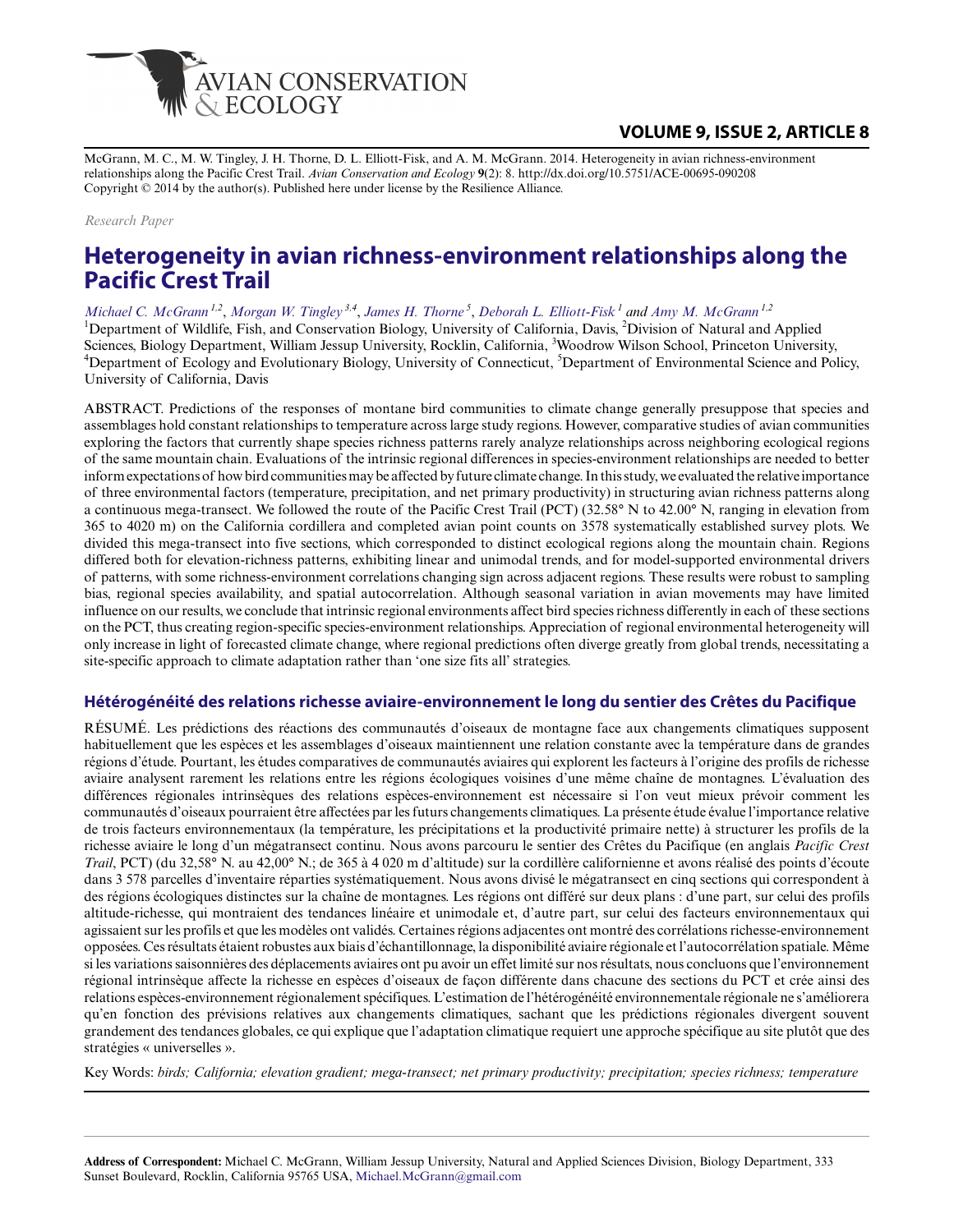#### **INTRODUCTION**

Mountainous regions are hotspots of avian diversity (Ruggiero and Hawkins 2008) that are expected to be highly sensitive to climate change (La Sorte and Jetz 2010). In California, studies of ongoing climate change indicate that montane birds are already responding by shifting their elevation ranges (Tingley et al. 2012) and that long-term effects include richness declines and high community turnover (Tingley and Beissinger 2013). Despite evidence for location-specific sensitivity of species to different climatic factors (Tingley et al. 2009, 2012), range predictions of montane birds, given climate change, generally assume species and communities respond universally to climate across their range (Sekercioglu et al. 2008, Stralberg et al. 2009, Wiens et al. 2009, Anderson et al. 2013). Some regional studies of avian speciesenvironment relationships appear to provide partial support of this assumption, particularly for large regions with relatively low topographic relief and homogenous habitat (DesGranges and LeBlanc 2012). On mountains, environmental variables change with elevation over relatively short distances. These steep gradients provide opportunities to conduct observational and comparative studies of the environmental drivers of avian diversity (Körner 2007). These types of studies can inform avian conservation efforts because they can identify both the relative importance of different environmental factors in driving species diversity as well as the universality, or regional heterogeneity, of environmental drivers of diversity among neighboring regions (Rowe 2009). Despite the potential contributions of studies in mountain systems to increase our understanding of avian ecology and conservation, systematic efforts that gather field data at a macroecological scale have been rare in these remote regions. Here, we survey avian richness continuously along the Pacific Crest Trail (PCT) through five distinct mountain regions that together form the California cordillera. We ask how speciesenvironment relationships change along the PCT through each of these sections, providing inference on how climate may differentially structure communities across adjacent ecological regions.

The topography of California is dominated by a massive northsouth oriented cordillera, which supports a rich avifauna because of the presence of strong, overlapping gradients in temperature (south to north with latitude and low to high with elevation) and precipitation (south to north and east to west with a rain shadow effect). Significant changes in temperature and precipitation are projected for California by the end of the 21st century. Temperature is projected to increase by 2 to 5°C across the state (Snyder et al. 2002) and although there is less agreement among climate models on the direction of precipitation change (IPCC 2007), there is more agreement that the proportion of precipitation that falls as rain will increase, while snowfall will decrease. These climatic changes may have a profound effect on birds and their habitats (Siegel et al. 2014), by altering plant productivity, vegetation structure, and plant species composition, including a projected loss of 50 to 90% of subalpine and alpine habitats by the year 2099 (Hayhoe et al. 2004). Some climaticinduced habitat changes are already occurring on California's mountains (Thorne et al. 2008, Dolanc et al. 2013). The magnitude of these climate projections makes more urgent the need for studies that clarify species-environment relationships, particularly in California's mountain regions.

Our ability to test for region-specific species-environment relationships in California is informed by the strong role that mountains have played globally in testing environmental hypotheses for elevation species richness patterns (Sanders and Rahbek 2012). Described patterns of elevation richness include increasing, decreasing, and most commonly, unimodal trends (Rahbek 2005), where maximum species richness occurs at some intermediate elevation. Ecologists and biogeographers have sought to elucidate species-environment relationships on mountains and found that many factors may correlate with avian richness, including past and present climate, geologic and evolutionary history, topography, biological interactions, habitat distribution, and human disturbance patterns (Lee et al. 2004, Ruggiero and Hawkins 2008, Sanders and Rahbek 2012). Perhaps the most widespread support can be found for temperature, net primary productivity, and precipitation as correlates of avian richness on mountains (McCain 2009). Temperature can limit bird distributions by exceeding physiological tolerances and both temperature and precipitation strongly limit plant growth and influence the amount of biomass available to consumers in an ecosystem. Although the relationship between temperature, precipitation, and productivity with avian richness has been examined at the global scale (Hawkins et al. 2003, McCain 2009) and several energy-related underlying mechanisms for this relationship have been proposed and tested (Evans et al. 2005, Honkanen et al. 2010), it remains unknown how these three factors differentially relate to avian richness along latitudinal and elevation gradients among adjacent mountain regions.

Given that region-specific environmental characteristics can differentially correlate with richness (Rowe 2009), our goal was to examine whether and how species-environment relationships change across adjacent regions. We surveyed local avian richness on the PCT through five adjoining mountain regions. Our objectives were (1) to quantify avian richness patterns along elevation gradients on the PCT in each region and (2) to compare the relative strength of these three factors as correlates with richness among the five regions, while simultaneously accounting for several inferential challenges, including sampling effects, spatial autocorrelation, and the regional species-pool. We used our observations to test the null hypothesis, typical of climate change predictions, that species richness-environment relationships show generality across neighboring ecoregions.

### **METHODS**

#### **Study area**

The PCT extends across a series of mountain ranges from the international borders with Mexico to Canada, across the states of California, Oregon, and Washington. The California section  $(-2736 \text{ km}, 32.58\textdegree \text{ N}$  to  $42.00\textdegree \text{ N})$  served as a mega-transect along which we surveyed birds at regular intervals (Fig. 1a). The PCT is a recreational hiking and equestrian trail through remote habitats, spanning elevations from 365 m in southern California to 4020 m in the southern Sierra Nevada. Along the California cordillera, total annual precipitation generally increases from south to north (Fig. 1c). It follows a contouring route along the relatively wet and windward, western-facing slopes of the cordillera, and to a lesser extent, it also occurs on drier and leeward, eastern-facing slopes. In southern California, it crosses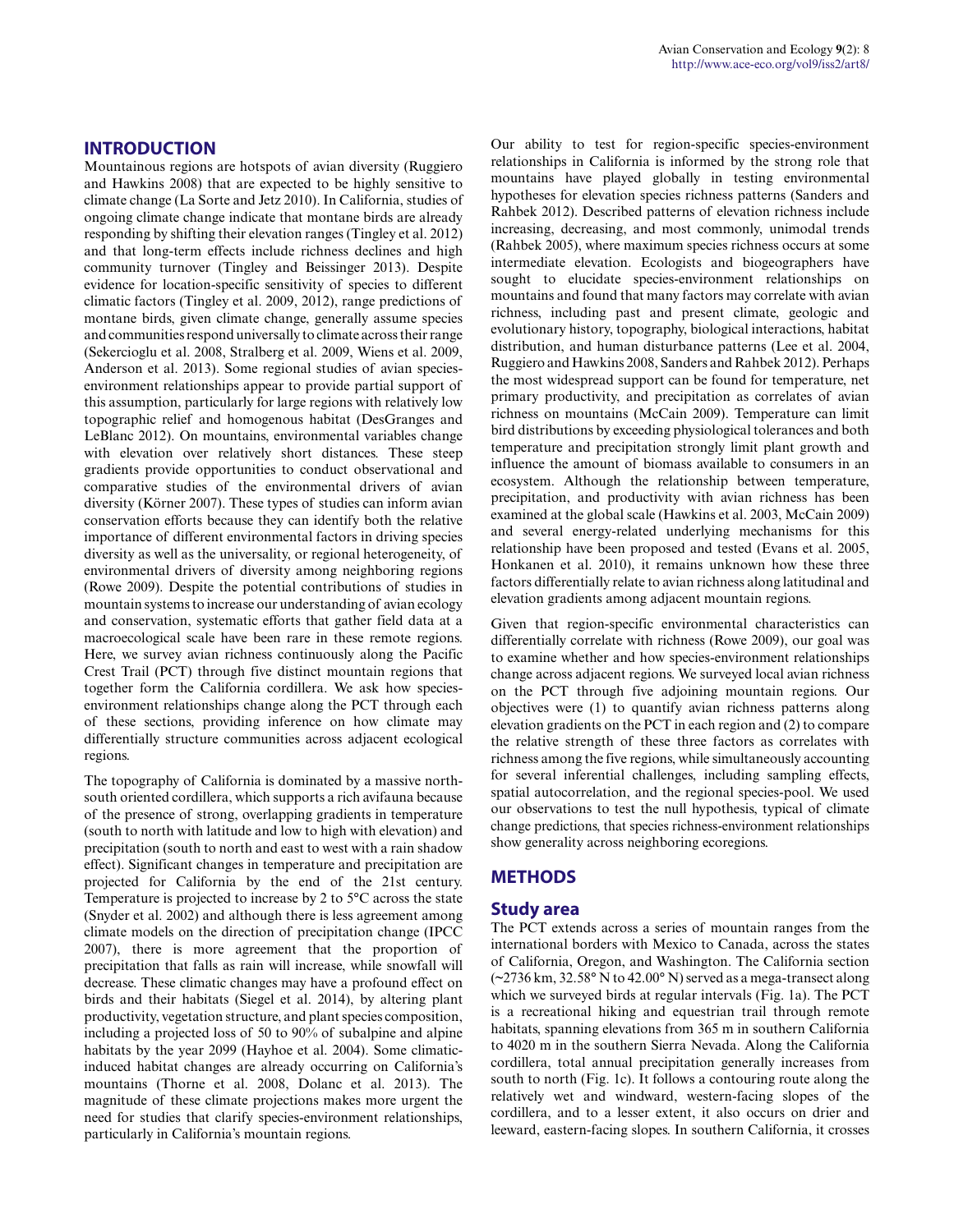**Fig. 1**. Relationships of environmental variables with latitude and elevation across the Pacific-Crest Trail (PCT) within California. (a) Map showing the extent of the mega-transect in California and locations of the five regional sections of the PCT. The black line indicates the route of the PCT. Graphs depict underlying environmental gradients in (b) average maximum annual temperature (Tmax), (c) total annual precipitation (Precip), and (d) maximum seasonal Normalized Difference Vegetation Index (NDVI $_{\text{max}}$ ) across all point count sites. Dotted lines in graphs indicate latitudinal cutoffs for each region. SoCa: southern California, SoSN: southern Sierra Nevada, NoSN: northern Sierra Nevada, Casc: southern Cascades, and Klam: Klamath Mountains.



portions of the Mojave and Colorado Deserts. Thus, the PCT route encounters a wide range of habitat types, including desert scrub, grassland, chaparral, woodland, forested, and alpine habitats (California Department of Fish and Wildlife 2008). We divided the mega-transect into sections that corresponded to five, climatically and geologically distinct, ecological regions: southern California (SoCa), southern Sierra Nevada (SoSN), northern Sierra Nevada (NoSN), southern Cascades (Casc), and Klamath Mountains (Klam). With some modification, we defined our sections based on the boundaries for California ecological regions defined by Miles and Goudey (1997). The sampled length of the elevation gradients varied among these sections and was determined by the elevation profile of the PCT route itself through each region as well as the overall topographic relief of each mountain range.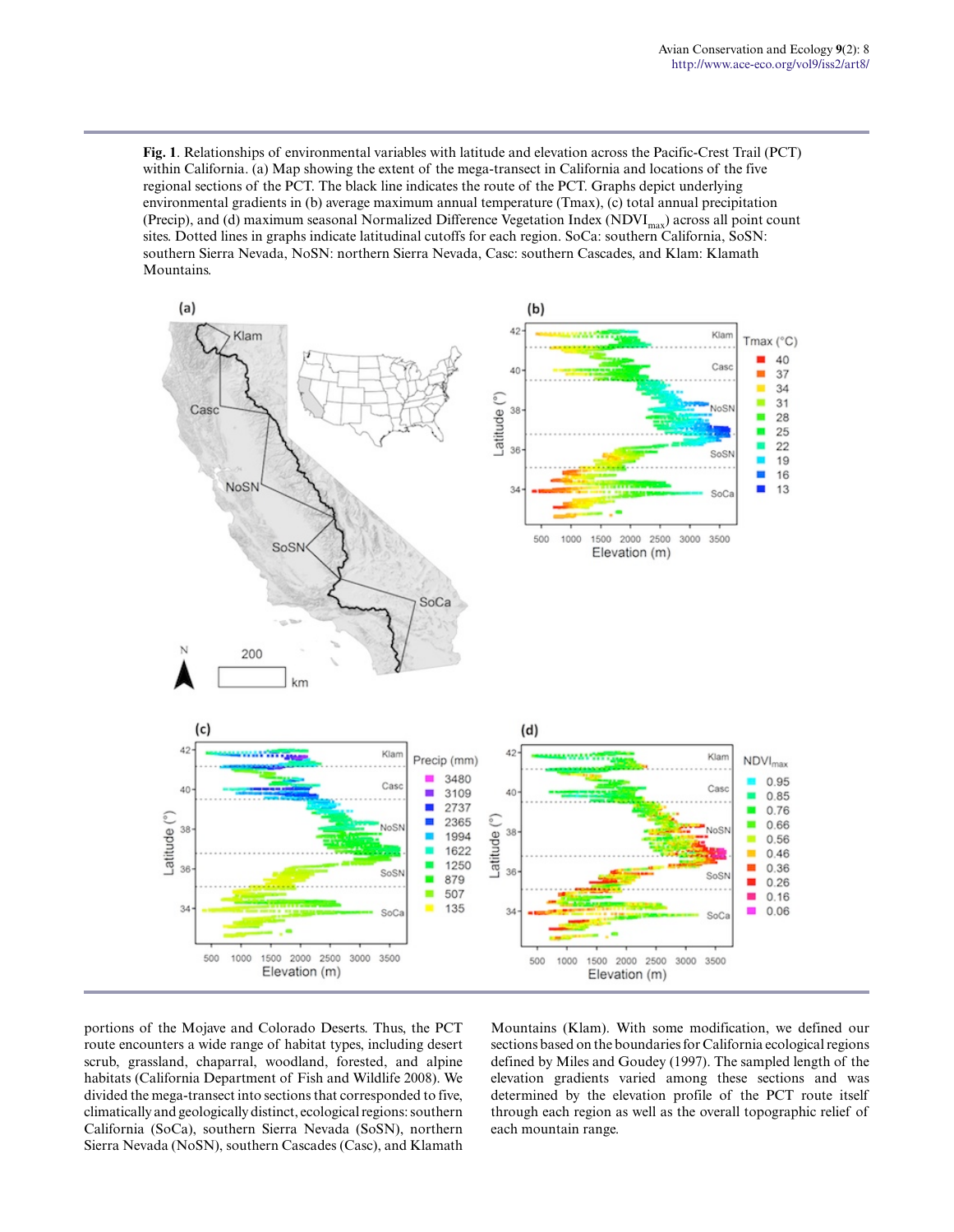#### **Bird surveys**

Birds were surveyed according to a spatially and temporally standardized protocol at survey plots on a single visit. One observer (MCM) systematically stopped at 10-minute walking intervals (approximately, every 500 - 700 m) along the PCT and conducted 5-minute point counts of birds on fixed-radius, 50-m circular plots. All bird species and individuals seen or heard within each plot were counted. A total of 3578 point counts were completed across the 2736 km length of the PCT in California in a single field season (2006), resulting in local richness estimates for each of the plots. A second observer (AMM) assisted with data recording and conducted a rapid habitat assessment.

We followed the methodology for fixed-radius point counts (Ralph et al. 1995), except in two key respects. First, instead of restricting counts to the morning hours, surveys were conducted from dawn to dusk. Second, we surveyed from 2 April to 8 September 2006, when most California migrant birds were present in summer habitats, but before the return of migrants to wintering grounds (McGrann and Thorne 2014). Surveys along each of the five regional sections of the PCT were completed within a narrower time frame: SoCa (2 April - 27 May), SoSN (29 May - 20 June), NoSN (8 August - 8 September), Casc (26 June - 20 July), and Klam (20 July - 4 August). Although surveying throughout the day and throughout the summer served to maximize data collection in remote landscapes, several montane birds in California have complex diurnal and seasonal behavior and movements (McGrann and Thorne 2014). We explicitly accounted for time-of-day and time-of-year when building our models because these factors may influence the number of species detected.

#### **Environmental data**

We used the spatial analyst extension in ArcGIS (version 10, Environmental Systems Research Institute, Redlands, California, USA) to extract elevation, temperature, precipitation, and productivity variables from gridded data sources at survey points. Elevations came from the National Elevation Dataset (10 m resolution; U. S. Geological Survey, [http://ned.usgs.gov\)](http://ned.usgs.gov). Spatial grids  $(1 \times 1 \text{ km}, \text{ or } 30 \text{ arc-second resolution})$  of temperature and precipitation for 2006 were obtained for California using the Parameter-elevation Relationships on Independent Slopes Model (PRISM). PRISM data are particularly good at predicting the diverse climates across mountainous regions (Daly et al. 2008). From the spatial grids, we extracted average annual maximum, minimum, and mean temperature (°C) and total precipitation (mm) in 2006 for each point count location.

We used the satellite-derived Enhanced Vegetation Index (EVI) and Normalized Difference Vegetation Index (NDVI) as proxies of net primary productivity. Spatial grids (250-m resolution) of 16-day composites of EVI and NDVI for 2006 were derived from the Moderate Resolution Imaging Spectroradiometer (MODIS) and obtained from the Land Processes Distributed Active Archive Center [\(http://lpdaac.usgs.gov](http://lpdaac.usgs.gov)). NDVI is calculated from the reflectance of red and near-infrared spectral bands, which is associated with healthy green vegetation. EVI includes adjustments for soil and atmospheric aerosol scattering and both EVI and NDVI serve as good proxies of plant biomass (Jensen 2007). For each bird point count location, we extracted two EVI and NDVI variables: the specific value from the 16-day composite grid that corresponded with the date of the point count survey, and the maximum value over the entire field season in which the surveys were conducted.

### **Models of richness**

We tested the relative importance of temperature, precipitation, and net primary productivity variables as predictors of observed bird richness using Generalized Linear Models (GLM) with a negative binomial distribution to account for overdispersed count data. All analyses were conducted in R version 3.0.3 (R Development Core Team 2014) and all models were run using the package "MASS" (Venables and Ripley 2002). Variable selection was conducted during an initial exploratory phase, followed by multimodel comparison. In all cases, model or variable support was measured by the Akaike Information Criterion (AIC, Burnham and Anderson 2002). Although attempts were made to reduce multicollinearity of variables in models, model coefficients of all top models were also inspected for variance inflation and stability in the presence of other covariates.

In the exploratory phase, richness models were constructed to compare support for different predictor variables within the same environmental hypothesis class, i.e., temperature, precipitation, and net primary productivity. Within each hypothesis class, data from the entire study area were combined to test the relative importance of each variable across all five regions. Temperature models compared average annual minimum temperature (*Tmin*), maximum temperature (*Tmax* ), and mean temperature (*Tmean* ), as well as squared effects. Precipitation models compared total annual precipitation (*P*) and squared effects. Productivity models compared maximum EVI (*EVImax* ) and NDVI (*NDVImax* ) for the entire field season and EVI (*EVI<sup>t</sup>* ) and NDVI (*NDVI<sup>t</sup>* ) on the survey date as well as squared effects. Each exploratory model contained a single environmental predictor variable (or two variables, for squared effects). In addition to the temperature, precipitation, or net primary productivity variables, all exploratory models contained time-of-year, time-of-day (including squared effects), and regional species pool as independent variables. By accounting for time-of-day and timeof-year explicitly within models, we acknowledge that these observation data attributes may affect the number of species observed at a single survey point. Regional species pool was included in models because the available pool of species is generally accepted to structure local richness estimates (Ricklefs 2000). Following White and Hurlbert (2010), the regional species pool at each location was estimated by intersecting survey points with range maps from the California Wildlife Habitat Relationships System (California Department of Fish and Wildlife 2008) for all 155 detected bird species (Appendix 1). Independent variables were normalized to a mean of zero and a standard deviation of one. Within each environmental class of variables (temperature, precipitation, or net primary productivity), the individual variable parameterization that was best supported by the data (lowest AIC) was used in the following multimodel comparison to understand region-specific differences in richness relationships.

In the second analysis phase, richness was modeled as a function of the three environmental hypothesis classes for each of the five regional sections on the PCT. Eight GLM models were constructed, which independently and additively tested the three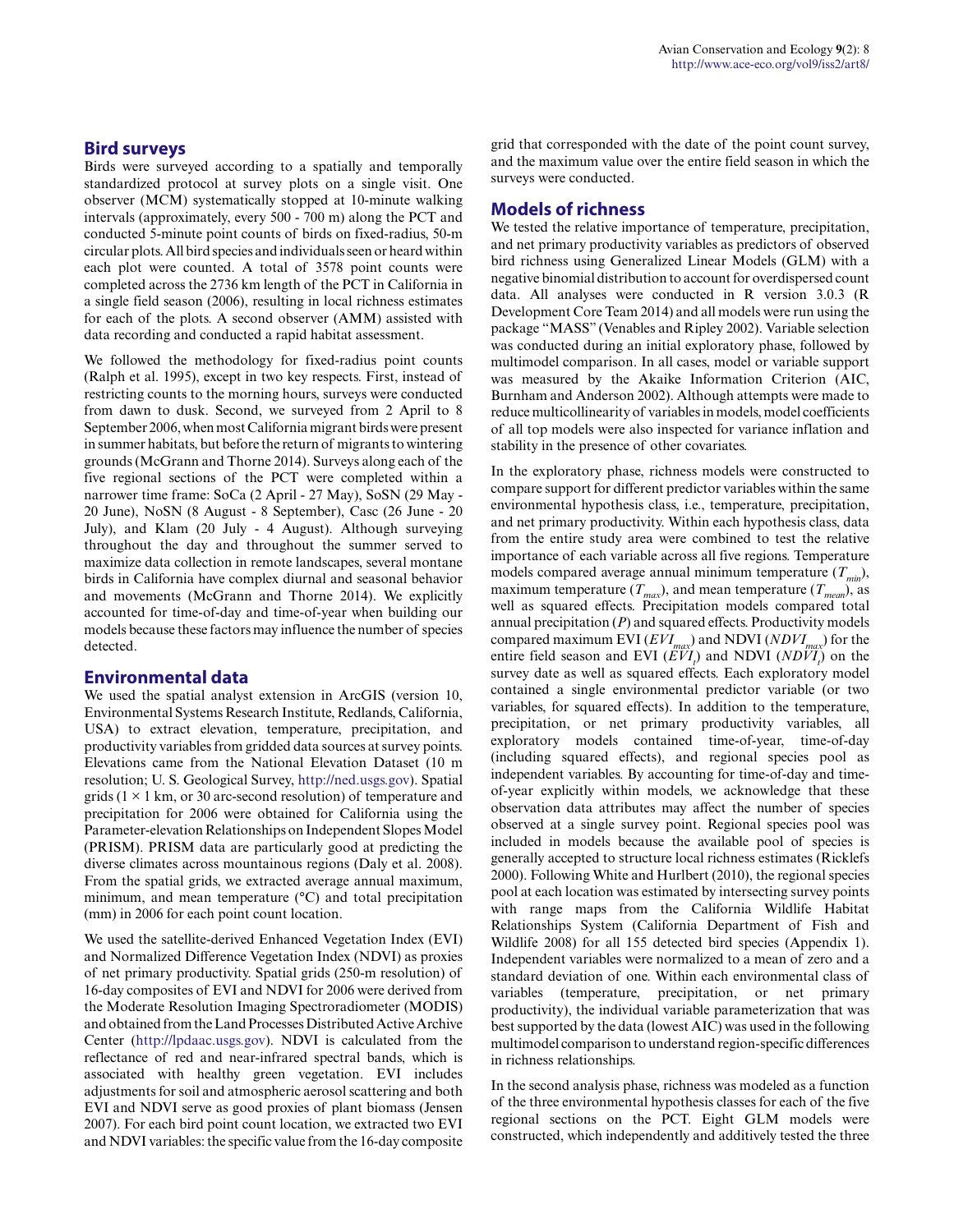best-supported parameterizations from the exploratory analysis, as well as a null model, i.e., no environmental covariates. All models contained the same sampling-based independent variables (time-of-day, time-of-year, and regional species pool) as the exploratory analysis and used a negative binomial error distribution with a log-link.

To investigate how the three environmental hypothesis variables may be differentially supported among each of the five regions, region-specific models were compared using AIC and AIC weights  $(w_i)$ . Impact factors (IF), which are cumulative AIC weights in support of an individual variable, were calculated for each of the three classes of variables for each region, to test for shifting support of temperature, precipitation, or net primary productivity predictors across all five regions of the PCT (Burnham and Anderson 2002). IF scores of 1 indicated universal support, scores above 0.8 indicated strong support, and scores below 0.5 indicated weak support.

Because differing support for environmental relationships within regions may arise from incomplete overlapping of sampled environmental gradients across regions, a third analysis phase focused on region-specific environmental relationships within a model that included data from the entire Californian megatransect. An initial, baseline model included temperature, NDVI, and precipitation, matching the "full" model for the second phase of the analysis but combining data from all regions. Eight subsequent models tested for region-specific differences of environmental relationships within this baseline model: (1) a model with region added as a categorical variable; (2-4) models that separately tested for interactions between each region and temperature, precipitation, and NDVI; (5-7) models that tested for interactions between region and two of the three environmental variables; and (8) a model that included interactions between each region and all three environmental variables. Similar to previous analysis stages, all models were compared with AIC and the top model was examined for significant covariate effects.

To explore relationships of elevation with richness in our dataset, we estimated observed elevation richness maxima via GLMs. For each region, we modeled observed richness as a Poissondistributed function of elevation, including quadratic effect. Elevations of maximum richness were identified from these modeled relationships.

# **Tests of spatial autocorrelation and inferential challenges**

We tested the degree to which spatial autocorrelation was present in both our raw richness values and our model residuals (White and Hurlbert 2010). For each of the five ecological regions, we created spatial correlograms by calculating Moran's I (Zuur et al. 2007) with distance lags of 50 km. Significant correlations (*p* < 0.01) were determined through resampling 1000 permutations. Analyses were conducted in R using the package "ncf" version 1.1-4 (Bjornstad 2012).

In addition to spatial autocorrelation, a number of other factors can influence counts of local richness, potentially biasing parameter estimates. In many cases, patterns derived from observed richness may differ from true patterns because of sampling bias (Gotelli and Colwell 2001). Although true richness could not be estimated because multiple samples were not

collected for most sites, we accounted for potential sampling bias directly by including sampling variables in our models, e.g., timeof-day, time-of-year. Additionally, in a subsequent year (2007), a subsample of high-elevation sites were revisited and surveyed in three consecutive increments for 120 minutes total. This supplemental data allowed a partial evaluation of the completeness of the 5-minute surveys (Appendix 2).

### **RESULTS**

Bird surveys detected 155 bird species, comprising 21,599 individuals and totaling 13 orders, of which 68% of the species belonged to Passeriformes. The exploratory phase in the analysis revealed strongly supported richness parameterizations (Table 1) within each of the three classes of environmental variables (temperature, precipitation, and productivity). *Tmax* with squared effect was the best supported temperature model ( $w_i = 1.0$ ), while *P* (linear-only) was the best supported precipitation model ( $w_i$  = 0.73), and *NDVImax* with squared effect was the best supported productivity model ( $w_i = 0.70$ ). These three parameterizations were used in subsequent model comparisons of richness relationships.

**Table 1**. Parameter selection for each of three environmental hypothesis categories, ranked by AIC weight  $(w_i)$ .

| Category      | Parameter <sup>†</sup>                 | $\Delta AIC^{\ddagger}$ | w,   |
|---------------|----------------------------------------|-------------------------|------|
| Temperature   | $\overline{2}$<br>T<br>max             | 0.00                    | 1.00 |
|               | 2<br>min                               | 35.57                   | 0.00 |
|               | $\overline{\mathbf{c}}$<br>mean        | 40.96                   | 0.00 |
|               | max                                    | 206.22                  | 0.00 |
|               | mean                                   | 213.07                  | 0.00 |
|               | $\tau$<br>min                          | 216.08                  | 0.00 |
| Precipitation | P                                      | 0.00                    | 0.73 |
|               | P <sup>2</sup>                         | 1.99                    | 0.27 |
| Productivity  | $\overline{\mathbf{c}}$<br><i>NDVI</i> | 0.00                    | 0.70 |
|               | max<br>NDVI <sup>2</sup>               | 1.66                    | 0.30 |
|               | EV I                                   | 109.43                  | 0.00 |
|               | $\overline{\phantom{a}}$<br>EVI<br>max | 137.06                  | 0.00 |
|               | NDVI                                   | 143.49                  | 0.00 |
|               | max<br>EVI                             | 153.85                  | 0.00 |
|               | max<br>NDVI                            | 203.66                  | 0.00 |
|               | EVI                                    | 222.13                  | 0.00 |

†Environmental hypothesis parameters were tested using both linear and quadratic forms. Within quadratic models (signified by ²), linear terms were also included.

‡All models fit using Generalized Linear Models (negative binomial error distribution, log-link). Other model covariates included time-ofday (including squared), day-of-year (including squared), and size of regional species pool.

Species richness models that tested multiple environmental hypotheses simultaneously showed support for multiple factors as correlates with richness that changed inter-regionally (Tables 2, 3). In the SoCa, Casc, and Klam regions along the PCT, temperature was strongly supported as a factor structuring richness patterns. The relationship of richness with temperature for these regions was generally negative: as temperatures decreased with increasing elevation, richness increased. In the two Sierran regions as well as SoCa, productivity (*NDVImax* ) received full model support with maximum richness associated with values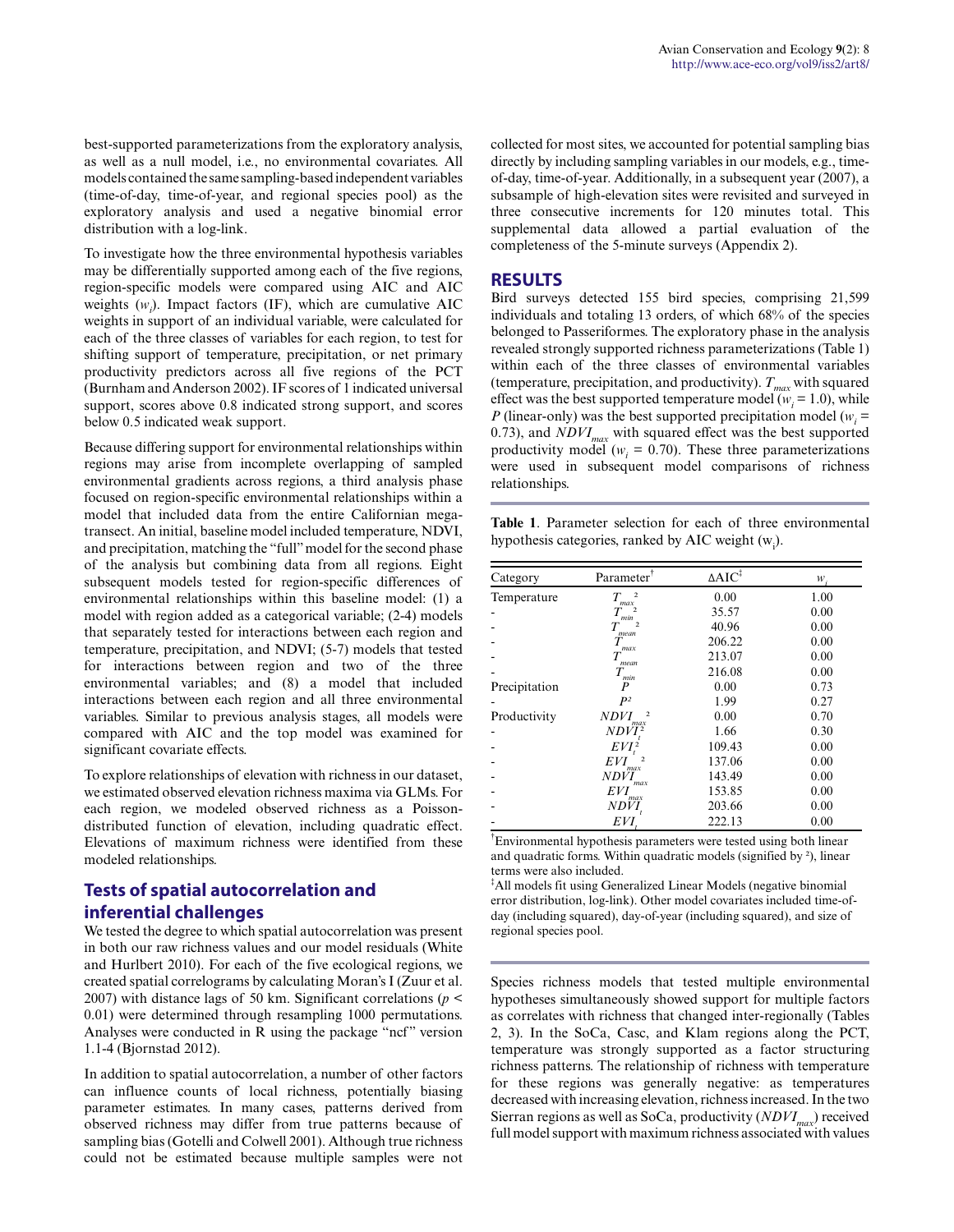**Fig. 2**. Modeled relationship and effect size of environmental (A-C) and sampling (D-F) factors associated with observed avian richness at point counts across each sampled region along the Pacific-Crest Trail. Relationships derived from each region's best supported Generalized Linear Models (GLM) and show parameter means while controlling for mean conditions of all other covariates. SoCa: southern California mountains, SoSN: southern Sierra Nevada, NoSN: northern Sierra Nevada, Casc: southern Cascade Range, and Klam: Klamath Mountains.



**Table 2**. Individual model AIC weights, by region, for additive and single-variable models testing the ability of different environmental hypotheses to explain observed avian richness.

| Response Model <sup>™</sup> |                                                             | SoCa |      | SoSN NoSN | Casc | Klam |
|-----------------------------|-------------------------------------------------------------|------|------|-----------|------|------|
| Richness Null               |                                                             | 0.00 | 0.00 | 0.00      | 0.00 | 0.00 |
|                             | $\overline{2}$<br>max                                       | 0.00 | 0.00 | 0.00      | 0.00 | 0.09 |
|                             | P                                                           | 0.00 | 0.00 | 0.00      | 0.00 | 0.00 |
|                             | 2<br><i>NDVI</i>                                            | 0.01 | 0.50 | 0.01      | 0.00 | 0.00 |
|                             | max<br>$2 + P$<br>max                                       | 0.00 | 0.00 | 0.00      | 0.66 | 0.57 |
|                             | $2 + NDVI$<br>$\overline{2}$                                | 0.72 | 0.19 | 0.01      | 0.00 | 0.05 |
|                             | max<br>max<br>$P + NDVI$<br>$\mathfrak{D}$<br>max           | 0.01 | 0.19 | 0.57      | 0.00 | 0.00 |
|                             | $\overline{\mathbf{c}}$<br>$2 + NDVI$<br>max<br>max<br>$+P$ | 0.26 | 0.12 | 0.41      | 0.33 | 0.29 |

†All models fit using negative binomial Generalized Linear Models. Other covariates included in each model were regional species pool effect, time-of-day (including squared), and day-of-year (including squared).

‡ SoCa: southern California mountains, SoSN: southern Sierra Nevada, NoSN: northern Sierra Nevada, Casc: southern Cascade Range, and Klam: Klamath Mountains.

between 0.5 and 0.8. Precipitation received full model support in Casc, and strong support in NoSN (IF = 0.98) and Klam (IF = 0.86). The linear relationship of richness with precipitation was

**Table 3**. Impact factors† (cumulative AIC weights) indicating weight of evidence in support for different richness-structuring hypotheses for each region.

| Response       | Variable                        | SoCa <sup>2</sup> | <b>SoSN</b> | <b>NoSN</b> | Casc | Klam |
|----------------|---------------------------------|-------------------|-------------|-------------|------|------|
| Richness       | Temperature                     | 0.98              | 0.31        | 0.42        | 1.00 | 1.00 |
| $\blacksquare$ | Precipitation                   | 0.27              | 0.31        | 0.98        | 1.00 | 0.86 |
| ÷.             | Productivity                    | 1.00              | 1.00        | 1.00        | 0.34 | 0.34 |
| ÷.             | IF total $\mathbf$ <sup>§</sup> | 225               | 1.62        | 2.40        | 233  | 2.20 |

† Impact factors range from 0 to 1, with 0 indicating no multi-model support for a variable, and 1 indicating full multi-model support for a variable. As multiple variables can be supported simultaneously, multiple variables can have an IF value of 1.

‡ SoCa: southern California mountains, SoSN: southern Sierra Nevada, NoSN: northern Sierra Nevada, Casc: southern Cascade Range, and Klam: Klamath Mountains.

§The IF total is the sum of IF scores across evaluated variables. Total values represent the consensus number of evaluated variables supported across multiple models.

negative in the adjoining regions of NoSN ( $\beta_p$  = -0.22 ± 0.07) and Casc (β<sub>*P*</sub> = -0.16 ± 0.03), yet was positive in Klam (β<sub>*P*</sub> = 0.12 ± 0.04), despite the three regions having similar variation in precipitation across the sampled gradient (Figs. 1c, 2c).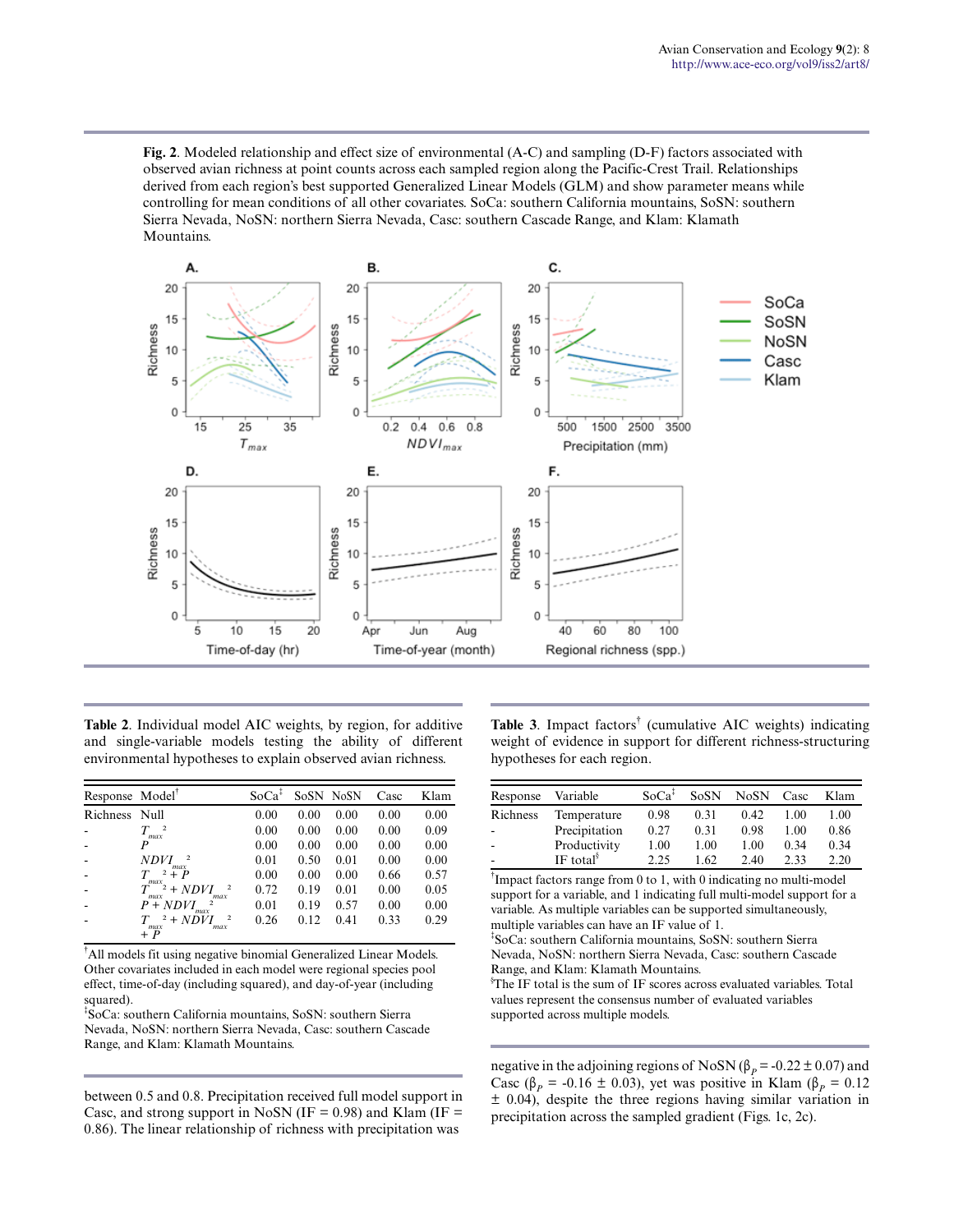Within a single model using data from all regions, multimodel analysis confirmed that there were significant region-specific relationships of richness with each environmental variable. Among the nine models examining region-specific interactions, the top model contained interaction effects for all three variables:  $T_{max}$ ,  $NDVI_{max}$ , and *P* (Table 4). Close examination of this particular model showed significant interactions, relative to a baseline contrast of Casc, of SoCa and SoSN with *Tmax* , of Klam with *P*, and of SoCa with *NDVImax* (Table 5). The modeled relationships indicated that the two southernmost regions showed increases at high  $T_{max}$  while the two northernmost regions had decreases with *Tmax* (Fig. 2A), that SoCa had richness that increased at high *NDVImax* unlike other regions (Fig. 2B), and that richness increased with precipitation in Klam, whereas it decreased for Casc (Fig. 2C). Although not all regions were sampled on the exact same extent of environmental gradients, significant region-specific interactions contrasted with at least one other region that did overlap in environmental space (Fig. 2).

**Table 4**. Multimodel comparison of different combinations of models that test for interactions between environmental variables and Sierra Nevadan regions.

| Model <sup>T</sup>                                              | $\triangle AIC^{\ddagger}$ | w    |
|-----------------------------------------------------------------|----------------------------|------|
| region x $(T_{max}^{2} + P + NDVT_{max}^{2})$                   | 0.0                        | 0.92 |
| region x $(T_{max}^{2} + P) + NDVT_n$                           | 4.9                        | 0.08 |
| max<br>region x $(T_{max}^{2} + NDV_{max}^{2}) + P$             | 12.0                       | 0.00 |
| region x $T_{max}^{\text{max}}$ + $P + N\frac{m\alpha x}{N}$    | 27.8                       | 0.00 |
| region x $(P + NDVI_{max}^2) + T$<br>max                        | 84.3                       | 0.00 |
| region x $NDVI_{max}^{2+}$ $T_{max}^{2+}$ $\overline{P}$        | 95.1                       | 0.00 |
| region x $P + T_{max}^{2} + N\overline{D}VI_{max}^{2}$          | 139.5                      | 0.00 |
| region + $T_{\dots}$ <sup>2</sup> + $P$ + $NDVI_{\dots}$<br>max | 150.3                      | 0.00 |
| $T_{max}^2 + P + NDYI^2$                                        | 212.9                      | 0.00 |

<sup>†</sup>Environmental parameters signified by  $\frac{3}{2}$  also include linear terms. ‡All models fit using Generalized Linear Models (negative binomial error distribution, log-link). Other model covariates included time-ofday (including squared), day-of-year (including squared), and size of regional species pool.

Observed avian richness exhibited region-specific variance in form (Fig. 3). Unlike modeled relationships with environmental gradients, which were generally quadratic in form (Fig. 2), relationships with elevation within each region were monotonic with the exception of SoSN (Fig. 3). For three regions, the trend of observed richness with elevation peaked at the highest sampled sites (SoCa = 3194 m, Casc =  $2312$  m, and Klam =  $2331$  m). The two Sierra Nevadan regions showed richness maxima in the middle and lower-middle of their elevation sampling profiles  $(SoSN = 2425 \text{ m}; NoSN = 2117 \text{ m}).$ 

Our top richness model, including region-specific interactions, showed little effect of spatial autocorrelation on residuals (Fig. 4). In comparison, raw richness values showed significant patterns of spatial autocorrelation. Although the richness model reduced spatial autocorrelation at all distance classes, significant correlation in residuals remained at 50 km, and between 600 - 800 km, the scale at which biogeographical differences can influence richness. Overall, magnitudes of correlation coefficients were low, however, with no model of residuals having a significant correlation exceeding  $\pm$  0.1.

| <b>Table 5.</b> Parameter estimates, standard errors, and statistical |  |
|-----------------------------------------------------------------------|--|
| significance for the top model explaining observed bird richness      |  |
| as a function of environmental factors and regional interactions.     |  |

| Parameter <sup>†</sup>                          | Estimate | Std. Error | P-value      |
|-------------------------------------------------|----------|------------|--------------|
| (Intercept)                                     | 2.851    | 0.230      | ${}_{0.001}$ |
| Day-of-year                                     | 0.002    | 0.001      | ${}_{0.001}$ |
| Time-of-day                                     | $-0.003$ | 0.000      | ${}_{0.001}$ |
| Time-of-day                                     | 0.000    | 0.000      | 0.886        |
| <b>Regional Richness</b>                        | 0.112    | 0.030      | 0.818        |
| $T_{max_2}$                                     | $-0.409$ | 0.089      | 0.062        |
| $T_{max}$                                       | $-0.216$ | 0.087      | ${}_{0.001}$ |
| $\overline{P}$                                  | $-0.092$ | 0.037      | ${}_{0.001}$ |
| $NDVI$ <sub>max<sub>2</sub></sub>               | 0.042    | 0.064      | ${}_{0.001}$ |
| <b>NDVI</b>                                     | $-0.106$ | 0.044      | 0.013        |
| rv $D \prime T_{max}$ region: Klam <sup>‡</sup> | $-0.921$ | 0.117      | 0.014        |
| region:NoSN                                     | $-0.599$ | 0.166      | 0.514        |
| region:SoCa                                     | $-0.015$ | 0.105      | 0.016        |
| region:SoSN                                     | 0.047    | 0.204      | 0.000        |
| region: Klam x T<br>max                         | 0.046    | 0.111      | 0.679        |
| region:NoSN x T<br>max                          | $-0.023$ | 0.272      | 0.933        |
| region:SoCa x T<br>max                          | 0.214    | 0.106      | 0.043        |
| region:SoSN x T<br>max,                         | 0.478    | 0.105      | ${}< 0.001$  |
| region: Klam x T<br>max <sub>2</sub>            | 0.147    | 0.123      | 0.234        |
| region:NoSN x T<br>тах                          | $-0.002$ | 0.141      | 0.989        |
| region:SoCa x T<br>max,                         | 0.325    | 0.093      | 0.000        |
| region:SoSN x T<br>max                          | 0.251    | 0.099      | 0.011        |
| region: Klam x P                                | 0.214    | 0.060      | ${}_{0.001}$ |
| region:NoSN x P                                 | $-0.058$ | 0.070      | 0.409        |
| region:SoCa x P                                 | 0.159    | 0.128      | 0.213        |
| region:SoSN x P                                 | 0.326    | 0.198      | 0.100        |
| region: Klam x $NDVI_{max}$                     | 0.059    | 0.099      | 0.553        |
| region: NoSN x $NDVI$ <sub>max</sub>            | 0.061    | 0.071      | 0.385        |
| region: SoCa x $NDVI$ <sub>max</sub>            | 0.090    | 0.070      | 0.203        |
| region:SoSN x $NDVI_{max_2}$                    | 0.122    | 0.087      | 0.159        |
| region: Klam x NDVI<br>$max_2$                  | 0.041    | 0.071      | 0.560        |
| region:NoSN x NDVI<br>max                       | 0.039    | 0.049      | 0.423        |
| region:SoCa x NDVI<br>$max_2$                   | 0.139    | 0.051      | 0.007        |
| region:SoSN x NDVI                              | 0.079    | 0.058      | 0.175        |

†For regional effects, Casc was used as the baseline versus which all other regional contrasts were compared. Lines are bolded where parameter-specific P-values were less than 0.05.

‡Klam: Klamath Mountains, NoSN: northern Sierra Nevada, SoCa: southern California mountains, SoSN: southern Sierra Nevada, Casc: southern Cascade Range.

# **DISCUSSION**

#### **Environmental relationships**

We found that avian elevation richness patterns along the PCT have different correlative structures with environmental factors for each of the five montane ecoregions in our comparison (Fig. 2, Table 3). These environmental relationships were independent of generally similar elevation-richness patterns that show midelevation peaks in 4 out of 5 regions between 2000 and 2500 m (Fig. 3). The mega-transect route captures a wide range of environmental gradients within each region allowing us to elucidate how certain environmental factors may be strongly related to richness in some regions but not others.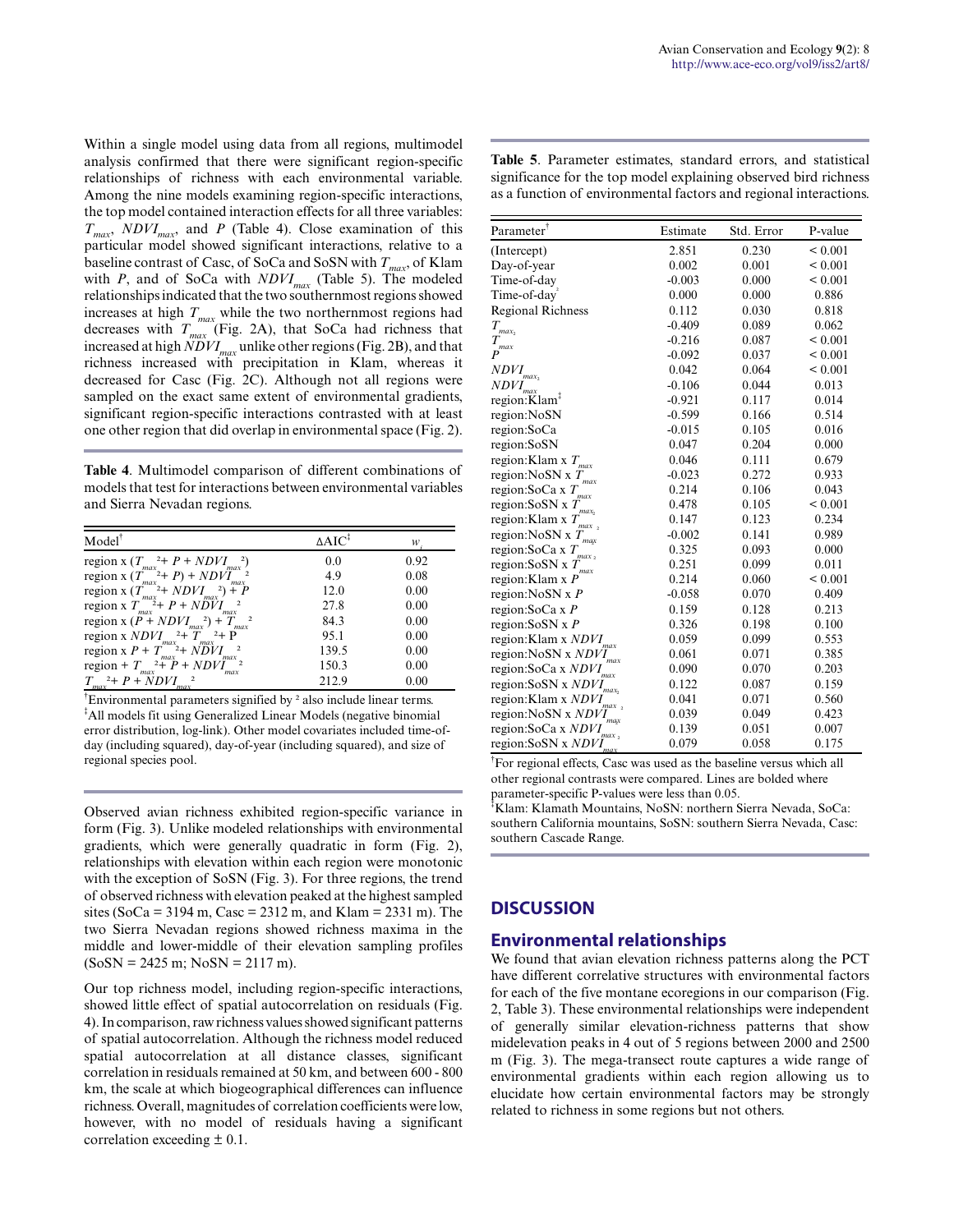**Fig. 3**. Relationships of observed avian richness with elevation, by Californian region of the Pacific Crest Trail. Elevation trends of richness (solid black lines) were modeled for each region separately with the elevation at which richness peaks (dotted black lines) were extracted from these models. Klam: Klamath Mountains, Casc: southern Cascade Range, NoSN: northern Sierra Nevada, SoSN: southern Sierra Nevada, SoCa: southern California mountains.



**Fig. 4**. Patterns of spatial autocorrelation (Moran's I) for raw richness data (red) and residuals of top model including environmental and observational factors (blue). Solid circles represent significant correlations (p < 0.01, Bonferroni corrected for number of distance classes). Dashed line represents zero autocorrelation.



Temperature, for example, had universal model support in the three regions with the lowest elevations (SoCa, Casc, and Klam). Physiological adaptations to specific temperature ranges may limit the number of species able to tolerate extremes at either ends of this temperature gradient (Hawkins et al. 2003, McCain 2009). Interestingly, this relationship may differ across neighboring regions depending on community composition and communitylevel thermal affinities. The comparison of Casc and Klam to SoSN and SoCa are important cases. All four regions extensively sampled hot, low-elevation areas (Fig. 1b), yet the modeled association of richness with temperature showed a significantly positive relationship for SoCa (and a marginal one for SoSN) but a negative relationship with the northern regions of Casc and Klam (Fig. 2a). Thus, although temperature is an important correlational driver of richness in three regions, the nature of that relationship differs.

Net primary productivity can also limit species by influencing the vegetation composition and structure of habitats as well as available food resources for birds (Evans et al. 2005). In our results, NDVI held a strong relationship with richness in the three regions that surveyed the highest elevations (SoCa, SoSN, NoSN). This relationship held a primarily quadratic, i.e., unimodal, form, although SoCa, and to a lesser extent SoSN, showed divergence from this trend with a failure to level off in richness at high NDVI values (Fig. 2b). The southern California mountains, with their shallow precipitation gradient and high aridity, appear to not show a saturation effect of richness with increasing NDVI.

Of the environmental gradients explored, precipitation showed the most interesting region-specific relationships. Although precipitation received strong model support in three regions (NoSN, Casc, Klam), the direction of the relationship reversed across the Casc-Klam boundary (Fig. 2c), from positive to negative. It is worth noting that the gradient of precipitation sampled was nearly identical in both Casc and Klam. Precipitation is often used as a surrogate for net primary productivity (Mittelbach et al. 2001), but in certain contexts, precipitation may not adequately reflect productivity, particularly within climates where water is not a limiting factor, or across a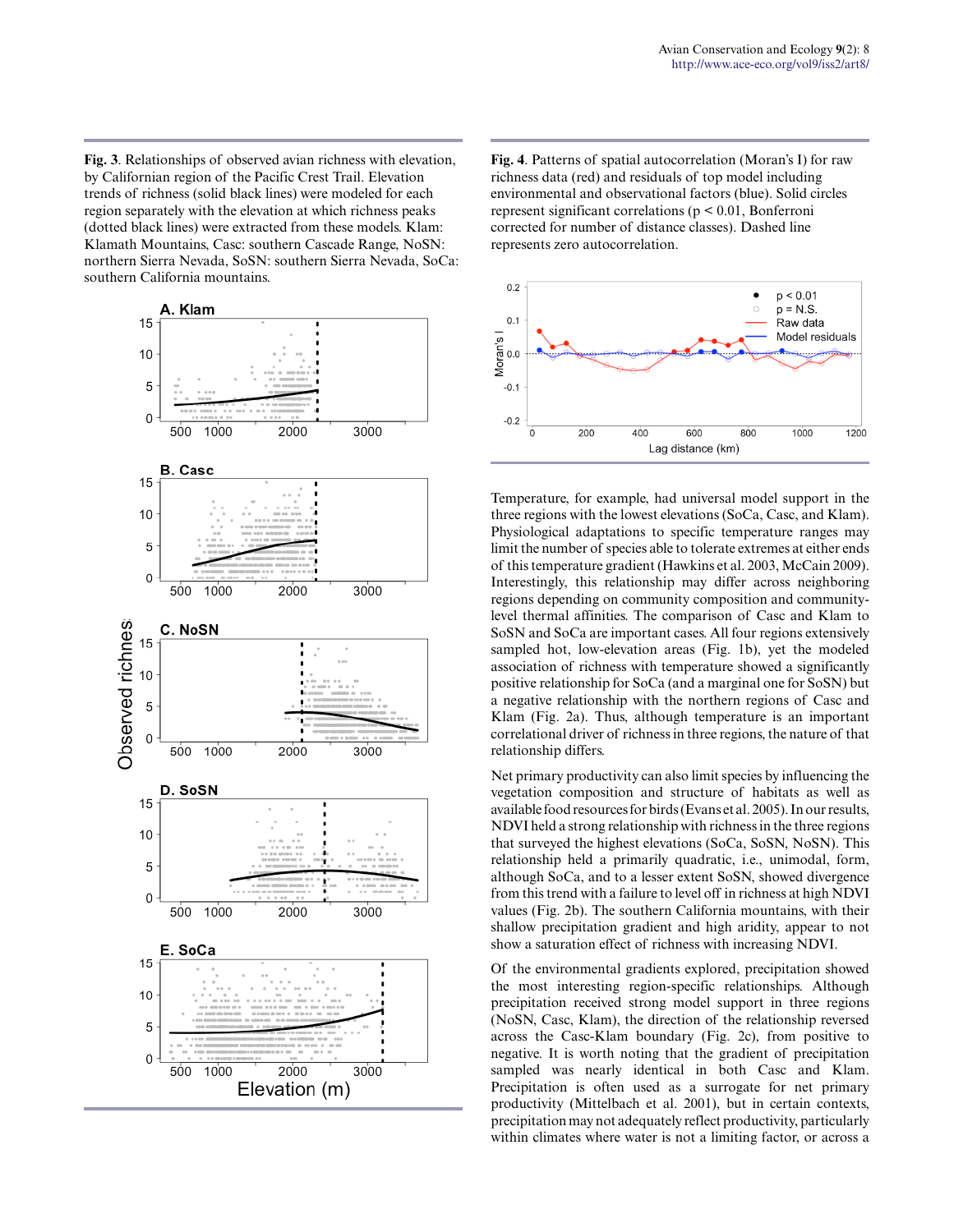wide range of climate types (Cusens et al. 2012). The flipped relationship between Casc and Klam could reflect such changes, or could represent the changing nature of precipitation as one moves out of the rain shadow to the east, and toward the coast, across the ecoregional boundary (Fig. 1a,c). It is worth noting that we did not account for the form of precipitation, i.e., rain versus snow, or environmental metrics, such as climatic water deficit, which combine precipitation with other aspects of the environment and which have been shown to be important in structuring changes to plant distributions over time (Crimmins et al. 2011).

Models forecasting the effects of climate warming on species occurrences and richness generally assume that species will respond similarly to climate across their range (Sekercioglu et al. 2008, Stralberg et al. 2009, Wiens et al. 2009, Siegel et al. 2014). Although not all regions in our study area are sampled along the exact same extent in environmental space, regionspecific interactions contrasted with at least one other region where environmental gradients did overlap (Figs. 2a-c). Taken together, these results indicate subtly changing correlates of local avian species richness as one heads north through the mountain ranges traversed by the PCT. This lack of commonality in pattern further reinforces Rowe's (2009) findings on small mammal richness, where it was also observed that no single environmental factor best explained patterns among neighboring mountain regions. Such region-specific relationships with species richness suggest that models that predict diversity changes over time, as with climate change, may not capture local- or region-scale environmental interactions if conducted at the continental scale. Although we found interactions at the scale of approximately 1.5-2° latitude, it is unknown whether such interactions are more generally expected at larger or smaller scales. Understanding the scale at which diversity interacts with environmental gradients appears to be an important venue for future research.

### **Addressing inferential challenges and alternative hypotheses**

In any study of drivers of richness, it is critical to account for the many factors that can influence either the formation or the detection of patterns. We explicitly examined sampling effects because of the timing of the surveys, namely time-of-day and time-of-year, and found strong relationships (Fig 2d-f). Observed richness was highest in the early morning hours when bird singing activity was highest. Observed richness also increased toward the end of the field season, perhaps because of increased observer familiarity or the detection of juvenile birds. We show in a separate assessment of this dataset that of 74 common species, just 12 species may have been detected in migration in certain regions (McGrann and Thorne 2014). Despite these relationships with the timing of the surveys, the influence of the environmental variables was still discernable after accounting for these sampling effects in our models.

The species-area relationship may also play a role in shaping species richness patterns. As area generally decreases in a mountain range with increasing elevation, richness is expected to decrease as well. Gamma diversity, or region-wide richness, may be highly influenced by area, but alpha diversity, particularly at small spatial units of this study, is less likely to be influenced by area (McCain 2007). Nevertheless, we explicitly accounted

for the available regional richness (Appendix 1) at each site in our models and did not find the relationship to be significant for three of the five regions. Thus, we did not find a strong or consistent effect of the regional richness pool on our observed values of local richness.

We also acknowledge that temperature, precipitation, and net primary productivity are not the only forces potentially shaping diversity patterns along the PCT. Habitat alteration (Forister et al. 2010) has played a significant role in restructuring butterfly communities along the California cordillera. In contrast, the PCT traverses many of the most remote and intact habitats left in California. Although the trail crosses busy highways, our survey methodology ceased counts along the very short sections of trail that passed through anthropogenically developed areas.

### **CONCLUSIONS**

Across our five ecological regions along the PCT on the California cordillera, we found that three environmental factors (temperature, precipitation, and net primary productivity) varied in importance as correlates of avian richness. Avian richness responded differently along elevation gradients in the semiarid climate of Southern California, in the more mesic climates of the Klamath and Cascade ranges, and in the two high-elevation Sierra Nevada regions. We found no single pattern that explained correlative structures of environment and avian richness across latitude, and some correlations between richness and environmental factors had opposite signs in adjacent regions (e. g., Casc and Klam).

Montane birds are particularly sensitive to projected shifts in temperature and precipitation, and the area-elevation relationship of mountains is expected to leave less room for birds to track the climate trends of the future if increasing temperatures shift them upslope (Sekercioglu et al. 2008, La Sorte and Jetz 2010). Evidence has demonstrated, however, that elevation shifts of the recent past have been both upslope and downslope as bird species locally track temperature and precipitation changes, often in directions that show regional-scale variability in associations with temperature versus precipitation (Tingley et al. 2009, 2012). Our results of current richness-environment relationships support this observation that local- or regional-scale climatic associations can strongly structure bird communities.

Our study area engages a wide range of potential stakeholders and actors for regional conservation efforts. The ownership of lands along the PCT is diverse, including private lands, state and federal parks, national forests, and wilderness areas. Our results suggest that a "one size fits all" approach to climate change adaptation for birds on mountains is inappropriate. If climatic associations with communities can switch over short geographic distances, then species distribution modeling, conservation planning, species prioritization, and adaptation strategies are best done at the local to regional scale with coordination among agencies, conservation organizations, and private citizens (Heller and Zavaleta 2009), and not applied uniformly across broad areas, even contiguous mountain chains. We suggest that it is critical to consider the intrinsic local- and regional-scale environmental factors, such as the specific climate of a mountain region, in conservation efforts anticipating the effects of future climate change on avian communities.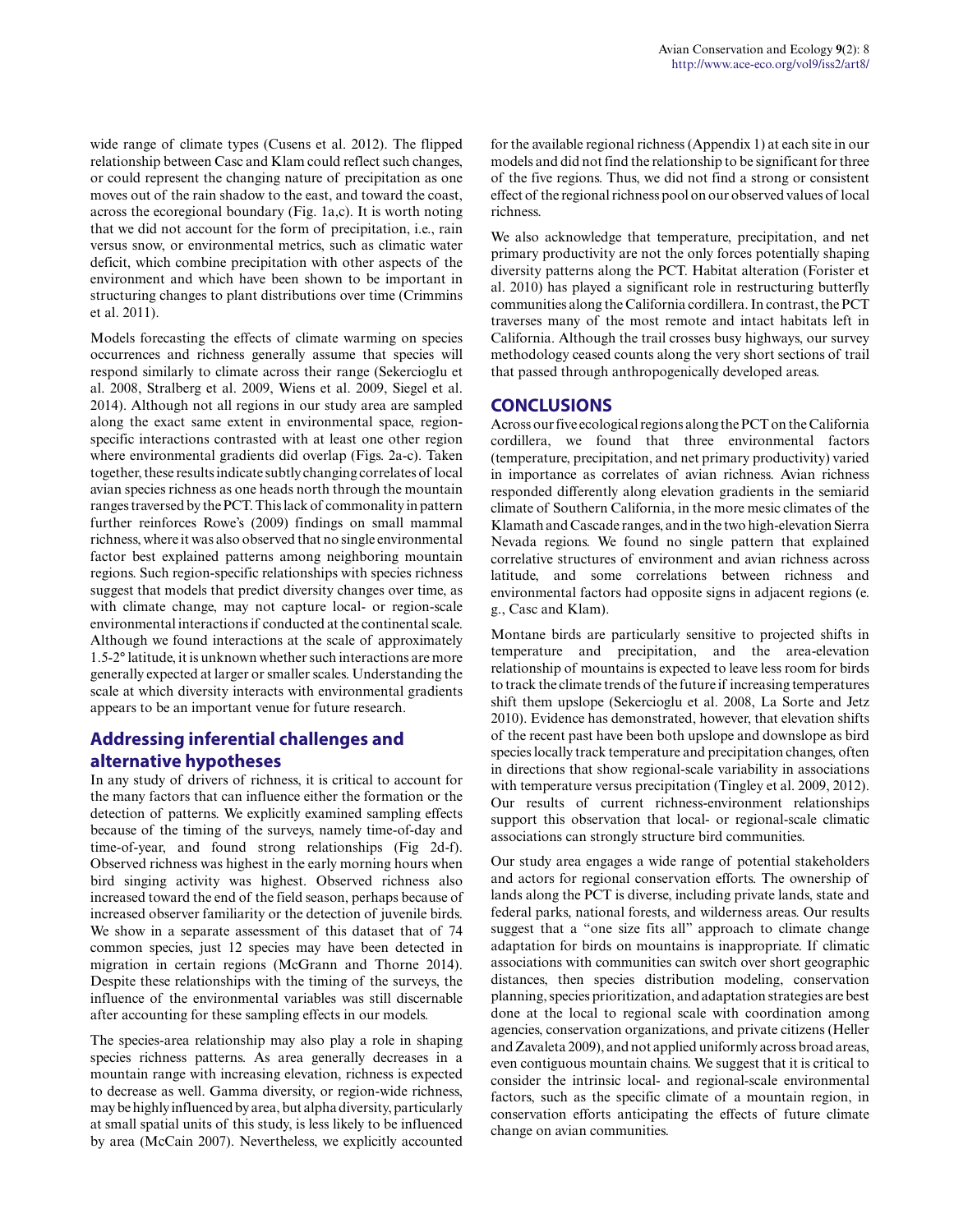*Responses to this article can be read online at:* <http://www.ace-eco.org/issues/responses.php/695>

#### **Acknowledgments:**

*This study was partly funded by a Selma Herr endowment grant from the Department of Wildlife, Fish and Conservation Biology at the University of California, Davis. We are grateful to the Herr family for their financial support. M. Tingley was supported by a David H. Smith Conservation Research Fellowship. Michelle Koo and Chris Daily generously provided PRISM climate grids. We thank two anonymous reviewers for their useful comments. The field component of this study could not have been accomplished without the aid and support of many individuals.*

#### **LITERATURE CITED**

Anderson, A. S., C. J. Storlie, L. P. Shoo, R. G. Pearson, and S. E. Williams. 2013. Current analogues of future climate indicate the likely response of a sensitive montane tropical avifauna to a warming world. *PLoS ONE* 8:e69393. [http://dx.doi.org/10.1371/](http://dx.doi.org/10.1371%2Fjournal.pone.0069393) [journal.pone.0069393](http://dx.doi.org/10.1371%2Fjournal.pone.0069393)

Bjornstad, O. N. 2012. *ncf: spatial nonparametric covariance functions.* R package version 1.1-4. R Project for Statistical Computing, Vienna, Austria. [online] URL: [http://cran.r-project.](http://cran.r-project.org/web/packages/ncf/) [org/web/packages/ncf/](http://cran.r-project.org/web/packages/ncf/)

Burnham, K. P., and D. R. Anderson. 2002. *Model selection and multimodel inference.* Springer, New York, New York, USA. [http://dx.doi.org/10.1007/b97636](http://dx.doi.org/10.1007%2Fb97636) 

California Department of Fish and Wildlife. 2008. *CWHR version 8.2 personal computer program.* California Interagency Wildlife Task Group, Sacramento, California, USA. [online] URL: [https://](https://www.dfg.ca.gov/biogeodata/cwhr/) [www.dfg.ca.gov/biogeodata/cwhr/](https://www.dfg.ca.gov/biogeodata/cwhr/) 

Crimmins, S. M., S. Z. Dobrawski, J. A. Greenberg, J. T. Abatzoglou, and A. R. Mynsberge. 2011. Changes in climatic water balance drive downhill shifts in plant species' optimum elevations. *Science* 331:324-327. [http://dx.doi.org/10.1126/](http://dx.doi.org/10.1126%2Fscience.1199040) [science.1199040](http://dx.doi.org/10.1126%2Fscience.1199040)

Cusens, J., S. D. Wright, P. D. McBride, and L. N. Gillman. 2012. What is the form of the productivity-animal-species-richness relationship? A critical review and meta-analysis. *Ecology* 93:2241-2252. [http://dx.doi.org/10.1890/11-1861.1](http://dx.doi.org/10.1890%2F11-1861.1)

Daly, C., M. Halbleib, J. I. Smith, W. P. Gibson, M. K. Doggett, G. H. Taylor, J. Curtis, and P. P. Pasteris. 2008. Physiographically sensitive mapping of climatological temperature and precipitation across the conterminous United States. *International Journal of Climatology* 28:2031-2064. [http://dx.doi.](http://dx.doi.org/10.1002%2Fjoc.1688) [org/10.1002/joc.1688](http://dx.doi.org/10.1002%2Fjoc.1688) 

DesGranges, J., and M. LeBlanc. 2012. The influence of summer climate on avian community composition in the eastern boreal forest of Canada. *Avian Conservation and Ecology* 7(1): 2. [http://](http://dx.doi.org/10.5751%2FACE-00512-070102) [dx.doi.org/10.5751/ACE-00512-070102](http://dx.doi.org/10.5751%2FACE-00512-070102)

Dolanc, C. R., J. H. Thorne, and H. D. Safford. 2013. Widespread shifts in the demographic structure of subalpine conifer forests over last 80 years in the central Sierra Nevada. *Global Ecology and Biogeography* 22:264-276. [http://dx.doi.org/10.1111/](http://dx.doi.org/10.1111%2Fj.1466-8238.2011.00748.x) [j.1466-8238.2011.00748.x](http://dx.doi.org/10.1111%2Fj.1466-8238.2011.00748.x)

Evans, K. L., P. H. Warren, and K. J. Gaston. 2005. Species-energy relationships at the macroecological scale: a review of the mechanisms. *Biological Reviews* 80:1-25. [http://dx.doi.org/10.1017/](http://dx.doi.org/10.1017%2FS1464793104006517) [S1464793104006517](http://dx.doi.org/10.1017%2FS1464793104006517) 

Forister, M. L., A. C. McCall, N. J. Sanders, J. A. Fordyce, J. H. Thorne, J. O'Brien, D. P. Waetjen, and A. M. Shapiro. 2010. Compounded effects of climate change and habitat alteration shift patterns of butterfly diversity. *Proceedings of the National Academy of Sciences of the United States of America* 107:2088-2092. [http://dx.doi.org/10.1073/pnas.0909686107](http://dx.doi.org/10.1073%2Fpnas.0909686107) 

Gotelli, N. J., and R. K. Colwell. 2001. Quantifying biodiversity: procedures and pitfalls in the measurement and comparison of species richness. *Ecological Letters* 4:379-391. [http://dx.doi.](http://dx.doi.org/10.1046%2Fj.1461-0248.2001.00230.x) [org/10.1046/j.1461-0248.2001.00230.x](http://dx.doi.org/10.1046%2Fj.1461-0248.2001.00230.x)

Hawkins, B. A., R. Field, H. V. Cornell, D. J. Currie, J.-F. Guégan, D. M. Kaufman, J. T. Kerr, G. G. Mittelbach, T. Oberdorff, E. M. O'Brien, E. E. Porter, and J. R. G. Turner. 2003. Energy, water, and broad-scale geographic patterns of species richness. *Ecology* 84:3105-3117. [http://dx.doi.org/10.1890/03-8006](http://dx.doi.org/10.1890%2F03-8006) 

Hayhoe, K., D. Cayan, C. B. Field, P. C. Frumhoff, E. P. Maurer, N. L. Miller, S. C. Moser, S. H. Schneider, K. N. Cahill, E. E. Cleland, L. Dale, R. Drapek, R. M. Hanemann, L. S. Kalkstein, J. Lenihan, C. K. Lunch, R. P. Neilson, S. C. Sheridan, and J. H. Verville. 2004. Emissions pathways, climate change, and impacts on California. *Proceedings of the National Academy of the Sciences of the United States of America* 101:12422-12427. [http://](http://dx.doi.org/10.1073%2Fpnas.0404500101) [dx.doi.org/10.1073/pnas.0404500101](http://dx.doi.org/10.1073%2Fpnas.0404500101) 

Heller, N. E., and E. S. Zavaleta. 2009. Biodiversity management in the face of climate change: a review of 22 years of recommendations. *Biological Conservation* 142:14-32. [http://dx.](http://dx.doi.org/10.1016%2Fj.biocon.2008.10.006) [doi.org/10.1016/j.biocon.2008.10.006](http://dx.doi.org/10.1016%2Fj.biocon.2008.10.006) 

Honkanen, M., J.-M. Roberge, A. Rajasärkkä, and M. Mönkkönen. 2010. Disentangling the effects of area, energy and habitat heterogeneity on boreal forest bird species richness in protected areas. *Global Ecology and Biogeography* 19:61-71. [http://dx.doi.org/10.1111/j.1466-8238.2009.00491.x](http://dx.doi.org/10.1111%2Fj.1466-8238.2009.00491.x) 

Intergovernmental Panel on Climate Change (IPCC). 2007. *Climate change 2007: synthesis report. Contribution of Working Groups I, II, and III to the Fourth Assessment Report of the Intergovernmental Panel on Climate Change.* Core Writing Team, R. K. Pachauri, and A. Reisinger, editors. IPCC, Geneva, Switzerland.

Jensen, J. R. 2007. *Remote sensing of the environment.* Pearson Prentice Hall, Upper Saddle River, New Jersey, USA.

Körner, C. 2007. The use of 'altitude' in ecological research. *Trends in Ecology and Evolution* 22:569-574. [http://dx.doi.](http://dx.doi.org/10.1016%2Fj.tree.2007.09.006) [org/10.1016/j.tree.2007.09.006](http://dx.doi.org/10.1016%2Fj.tree.2007.09.006) 

La Sorte, F. A., and W. Jetz. 2010. Projected range contractions of montane biodiversity under global warming. *Proceedings of the Royal Society B-Biological Sciences* 277:3401-3410. [http://dx.](http://dx.doi.org/10.1098%2Frspb.2010.0612) [doi.org/10.1098/rspb.2010.0612](http://dx.doi.org/10.1098%2Frspb.2010.0612)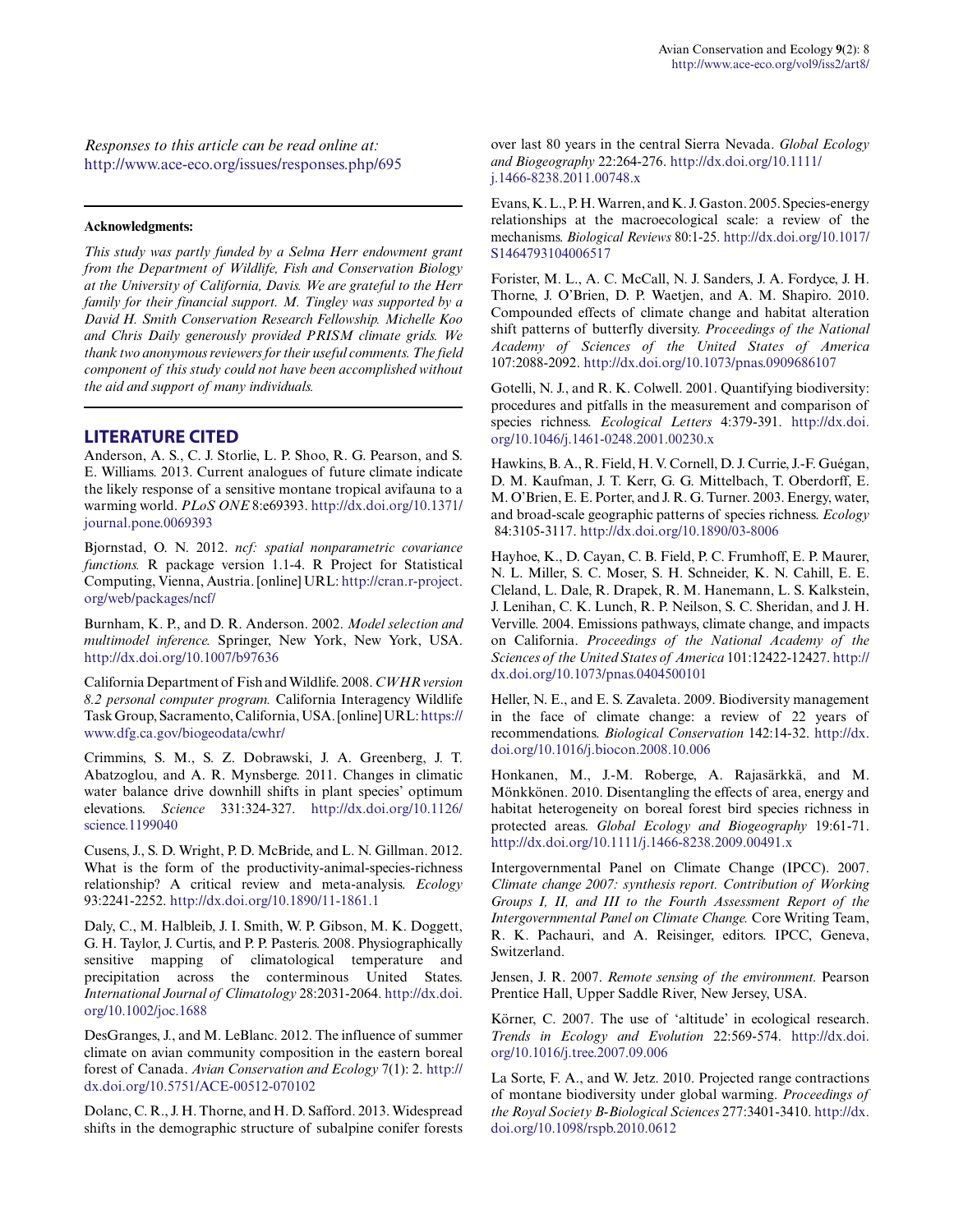Lee, P., T. Ding, F. Hsu, and S. Geng. 2004. Breeding bird species richness in Taiwan: distribution on gradients of elevation, primary productivity and urbanization. *Journal of Biogeography* 31:307-314. [http://dx.doi.org/10.1046/j.0305-0270.2003.00988.x](http://dx.doi.org/10.1046%2Fj.0305-0270.2003.00988.x)

McCain, C. M. 2007. Area and mammalian elevation diversity. *Ecology* 88:76-86. [http://dx.doi.org/10.1890/0012-9658\(2007\)88](http://dx.doi.org/10.1890%2F0012-9658%282007%2988%5B76%3AAAMED%5D2.0.CO%3B2) [\[76:AAMED\]2.0.CO;2](http://dx.doi.org/10.1890%2F0012-9658%282007%2988%5B76%3AAAMED%5D2.0.CO%3B2) 

McCain, C. M. 2009. Global analysis of bird elevation diversity. *Global Ecology and Biogeography* 18:346-360. [http://dx.doi.](http://dx.doi.org/10.1111%2Fj.1466-8238.2008.00443.x) [org/10.1111/j.1466-8238.2008.00443.x](http://dx.doi.org/10.1111%2Fj.1466-8238.2008.00443.x)

McGrann, M. C., and J. H. Thorne. 2014. Elevation ranges of birds along California's Pacific Crest Trail. *Western Birds* 45:18-42.

Miles, S. R., and C. B. Goudy. 1997. *Ecological subregions of California: section and subsection descriptions.* R5-EM-TP-005, U.S. Forest Service, Pacific Southwest Region, San Francisco, California, USA.

Mittelbach, G. G., C. F. Steiner, S. M. Scheiner, K. L. Gross, H. L. Reynolds, R. B. Waide, M. R. Willig, S. I. Dodson, and L. Gough. 2001. What is the observed relationship between species richness and productivity? *Ecology* 82:2381-2396. [http://dx.doi.](http://dx.doi.org/10.1890%2F0012-9658%282001%29082%5B2381%3AWITORB%5D2.0.CO%3B2) [org/10.1890/0012-9658\(2001\)082\[2381:WITORB\]2.0.CO;2](http://dx.doi.org/10.1890%2F0012-9658%282001%29082%5B2381%3AWITORB%5D2.0.CO%3B2)

R Development Core Team 2014. *R: a language and environment for statistical computing.* R Foundation for Statistical Computing, Vienna, Austria.

Rahbek, C. 2005. The role of spatial scale and the perception of large-scale species-richness patterns. *Ecological Letters* 8:224-239. [http://dx.doi.org/10.1111/j.1461-0248.2004.00701.x](http://dx.doi.org/10.1111%2Fj.1461-0248.2004.00701.x)

Ralph, C. J., J. R. Sauer, and S. Droege. 1995. *Monitoring bird populations by point counts.* PSW-GTR-149. U.S. Forest Service, Pacific Southwest Research Station, Albany, California, USA.

Ricklefs, R. E. 2000. The relationship between local and regional species richness in birds of the Caribbean Basin. *Journal of Animal Ecology* 69:1111-1116. [http://dx.doi.org/10.1111/j.1365-2656.2000.00456.](http://dx.doi.org/10.1111/j.1365-2656.2000.00456.x) [x](http://dx.doi.org/10.1111/j.1365-2656.2000.00456.x)

Rowe, R. J. 2009. Environmental and geometric drivers of small mammal diversity along elevation gradients in Utah. *Ecography* 32:411-422. [http://dx.doi.org/10.1111/j.1600-0587.2008.05538.x](http://dx.doi.org/10.1111%2Fj.1600-0587.2008.05538.x)

Ruggiero, A., and B. A. Hawkins. 2008. Why do mountains support so many species of birds? *Ecography* 31:306-315. [http://](http://dx.doi.org/10.1111%2Fj.0906-7590.2008.05333.x) [dx.doi.org/10.1111/j.0906-7590.2008.05333.x](http://dx.doi.org/10.1111%2Fj.0906-7590.2008.05333.x)

Sanders, N. J., and C. Rahbek. 2012. The patterns and causes of elevation diversity gradients. *Ecography* 35:1-3. [http://dx.doi.](http://dx.doi.org/10.1111%2Fj.1600-0587.2011.07338.x) [org/10.1111/j.1600-0587.2011.07338.x](http://dx.doi.org/10.1111%2Fj.1600-0587.2011.07338.x)

Sekercioglu, C. H., S. H. Schneider, J. P. Fay, and S. R. Loarie. 2008. Climate change, elevation range shifts, and bird extinctions. *Conservation Biology* 22:140-150. [http://dx.doi.org/10.1111/](http://dx.doi.org/10.1111%2Fj.1523-1739.2007.00852.x) [j.1523-1739.2007.00852.x](http://dx.doi.org/10.1111%2Fj.1523-1739.2007.00852.x)

Siegel, R. B., P. Pyle, J. H. Thorne, A. J. Holguin, C. A. Howell, S. Stock, and M. W. Tingley. 2014. Vulnerability of birds to climate change in California's Sierra Nevada. *Avian Conservation and Ecology* 9(1): 7. [http://dx.doi.org/10.5751/ACE-00658-090107](http://dx.doi.org/10.5751%2FACE-00658-090107)

Snyder, M. A., J. L. Bell, L. C. Sloan, P. B. Duffy, and B. Govindasamy. 2002. Climate responses to a doubling of atmospheric carbon dioxide for a climatically vulnerable region. *Geophysical Research Letters* 29:9-1—9-4. [http://dx.doi.](http://dx.doi.org/10.1029%2F2001GL014431) [org/10.1029/2001GL014431](http://dx.doi.org/10.1029%2F2001GL014431) 

Stralberg, D., D. Jongsomjit, C. A. Howell, M. A. Snyder, J. D. Alexander, J. A. Wiens, and T. L. Root. 2009. Re-shuffling of species with climate disruption: a no-analog future for California birds? *PLoS ONE* 4:e6825. [http://dx.doi.org/10.1371/journal.](http://dx.doi.org/10.1371%2Fjournal.pone.0006825) [pone.0006825](http://dx.doi.org/10.1371%2Fjournal.pone.0006825)

Thorne, J. H., B. J. Morgan, and J. A. Kennedy. 2008. Vegetation change over sixty years in the Central Sierra Nevada, California, USA. *Madroño* 55:223-237. [http://dx.doi.org/10.3120/0024-9637-55.3.223](http://dx.doi.org/10.3120%2F0024-9637-55.3.223)

Tingley, M. W., and S. R. Beissinger. 2013. Cryptic loss of montane avian richness and high community turnover over 100 years. *Ecology* 94:598-609. [http://dx.doi.org/10.1890/12-0928.1](http://dx.doi.org/10.1890%2F12-0928.1) 

Tingley, M. W., M. S. Koo, C. Moritz, A. C. Rush, and S. R. Beissinger. 2012. The push and pull of climate change causes heterogeneous shifts in avian elevation ranges. *Global Change Biology* 18:3279-3290. [http://dx.doi.org/10.1111/j.1365-2486.2012.02784.](http://dx.doi.org/10.1111%2Fj.1365-2486.2012.02784.x) [x](http://dx.doi.org/10.1111%2Fj.1365-2486.2012.02784.x) 

Tingley, M. W., W. B. Monahan, S. R. Beissinger, and C. Moritz. 2009. Birds track their Grinnellian niche through a century of climate change. *Proceedings of the National Academy of Sciences of the United States of America* 106 Suppl 2:19637-19643. [http://](http://dx.doi.org/10.1073%2Fpnas.0901562106) [dx.doi.org/10.1073/pnas.0901562106](http://dx.doi.org/10.1073%2Fpnas.0901562106) 

Venables, W. N., and B. D. Ripley. 2002. *Modern applied statistics with S.* Fourth Edition. Springer, New York, New York, USA. [http://dx.doi.org/10.1007/978-0-387-21706-2](http://dx.doi.org/10.1007%2F978-0-387-21706-2) 

White, E. P., and A. H. Hurlbert. 2010. The combined influence of the local environment and regional enrichment on bird species richness. *American Naturalist* 175:E35-E43. [http://dx.doi.](http://dx.doi.org/10.1086%2F649578) [org/10.1086/649578](http://dx.doi.org/10.1086%2F649578)

Wiens, J. A., D. Stralberg, D. Jongsomjit, C. A. Howell, and M. A. Snyder. 2009. Niches, models, and climate change: assessing the assumptions and uncertainties. *Proceedings of the National Academy of Sciences of the United States of America* 106 Suppl 2:19729-19736. [http://dx.doi.org/10.1073/pnas.0901639106](http://dx.doi.org/10.1073%2Fpnas.0901639106) 

Zuur, A. F., E. N. Ieno, and G. M. Smith. 2007. *Analysing ecological data.* Springer, New York, New York, USA. [http://dx.](http://dx.doi.org/10.1007%2F978-0-387-45972-1) [doi.org/10.1007/978-0-387-45972-1](http://dx.doi.org/10.1007%2F978-0-387-45972-1)

Editor-in-Chief: Keith A.Hobson Subject Editor: Erin Bayne



Sponsored by the Society of Canadian Ornithologists and Bird Studies Canada Parrainée par la Société des ornithologistes du Canada et Études d'oiseaux Canada



BIRD STUDIES CANADA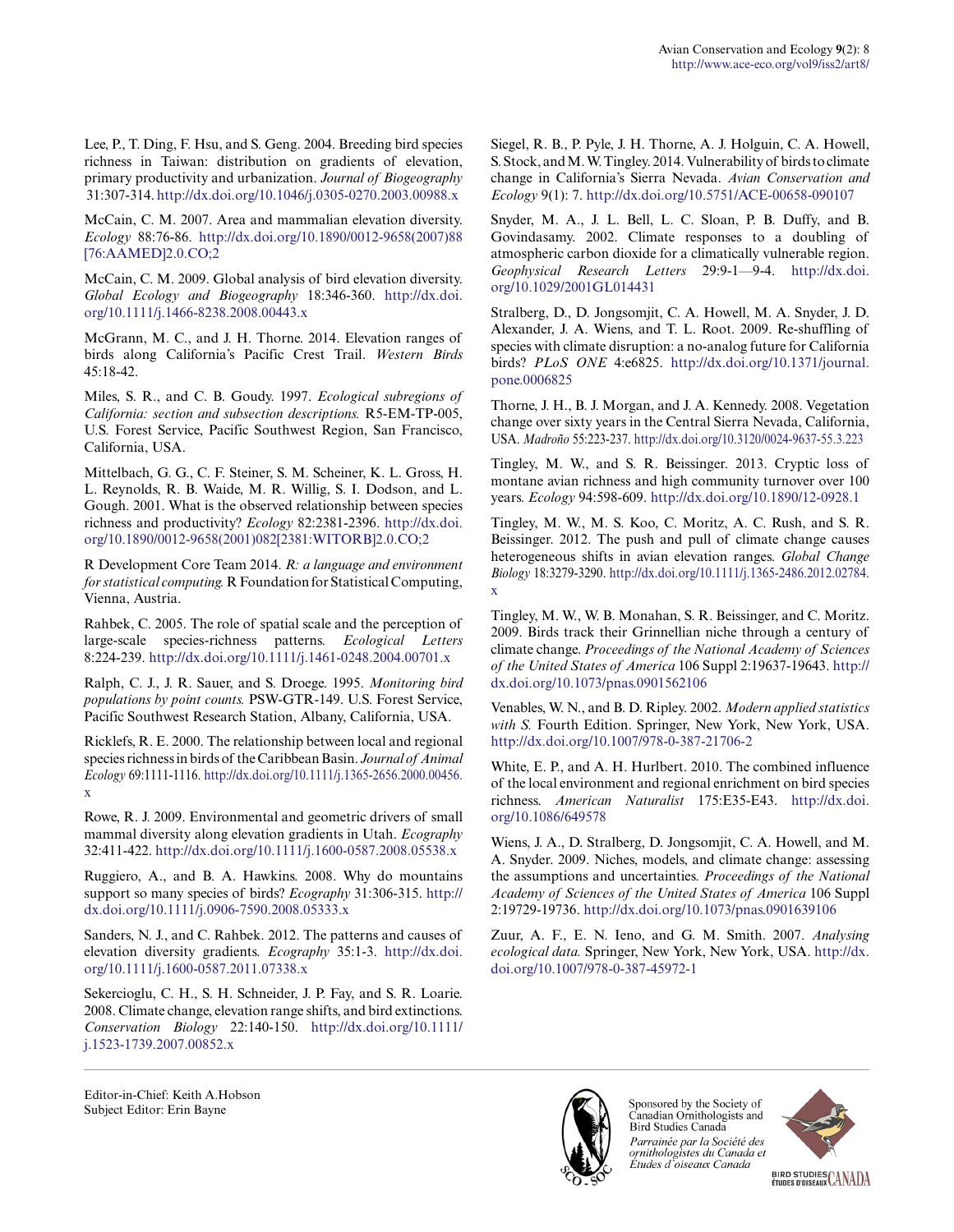regional species richness for California. **Appendix 1.** Method for calculating the regional species richness pool and map of

# **Background**

Studies seeking to explore the relationships of community metrics such as richness or abundance to local environments risk overstating correlations if the role of the regional species pool is not additionally incorporated into analyses (White and Hurlbert 2010). The regional richness pool (an estimate of gamma diversity) represents that maximum alpha diversity attainable at a locality, and thus can strongly influence how many species are actually observed at sites. For this reason, we incorporated an index of the regional richness pool at each site as a sampling covariate in all our models of local richness and abundance. The calculation of the regional richness pool is not a simple process. A standard and recommended approach is to layer expert-derived range maps, resulting in a potential richness layer (Ricklefs 2000). There can be a large discrepancy between the pool of species available at a site and the actual number of species observed within a region (i.e., observed gamma diversity) due to habitat heterogeneity and localized holes in species' ranges (Hurlbert and White 2005). However, we follow White and Hurlbert (2010), in using range maps as the best available measure of the regional richness pool.

### **Methods**

The regional species pool at each location was estimated by intersecting survey points with California Wildlife Habitat Relationship System (CWHR) range maps (California Department of Fish and Wildlife 2008) for all 155 bird species detected at least once in our surveys. CWHR range maps combine occurrence-data and expert opinion to derive vectorbased, season-specific range maps for 864 bird species that are known to occur in California. CWHR range maps are the best available approximation of true ranges for birds within the state.

For each bird species, we used only the range identified as either "summer" (i.e., breedingseason) or "year-round." Vector-based range maps were converted to a 1 km<sup>2</sup> raster grid and layered. Rasters share their resolution with the PRISM climate data used in this analysis. The number of species with ranges intersecting each grid cell was summed. The resultant surface (Fig. A1) was intersected with survey points to derive the regional species pool variable at each location.

# **Literature Cited**

California Department of Fish and Wildlife. 2008. CWHR version 8.2 personal computer program. California Interagency Wildlife Task Group, Sacramento, California, USA. URL: https://www.dfg.ca.gov/biogeodata/cwhr/

Hurlbert, A. H., and E. P. White. 2005. Disparity between range map- and survey-based analyses of species richness: patterns, processes and implications. *Ecological Letters* 8:319– 327.

Ricklefs, R. E. 2000. The relationship between local and regional species richness in birds of the Caribbean Basin. *Journal of Animal Ecology* 69:1111–1116.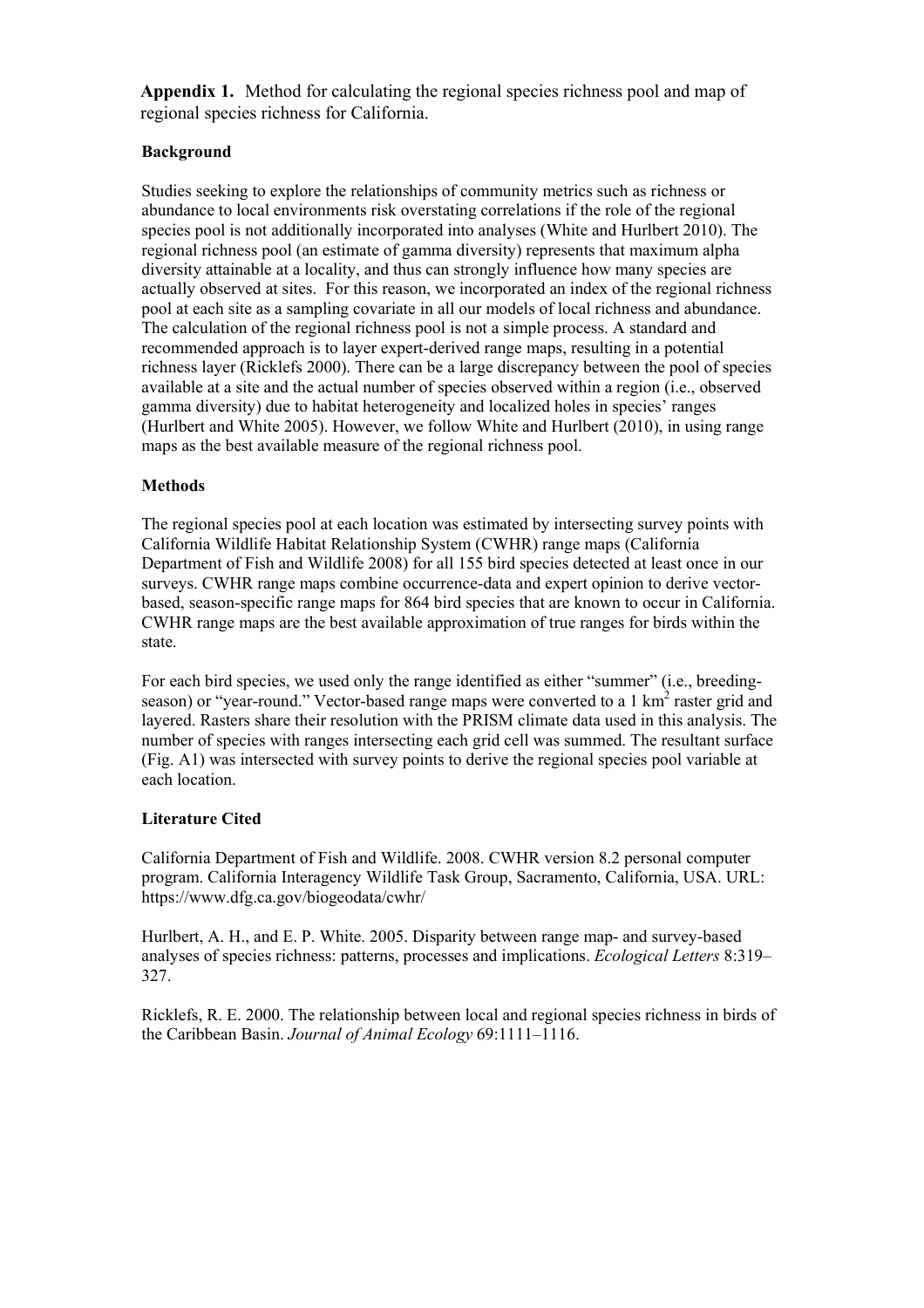White, E. P., and A. H. Hurlbert. 2010. The combined influence of the local environment and regional enrichment on bird species richness. *The American Naturalist* 175:E35–E43.



**Figure A1**. Available species richness pool for California as derived from expert-based range maps for 155 species detected at least once during surveys along PCT.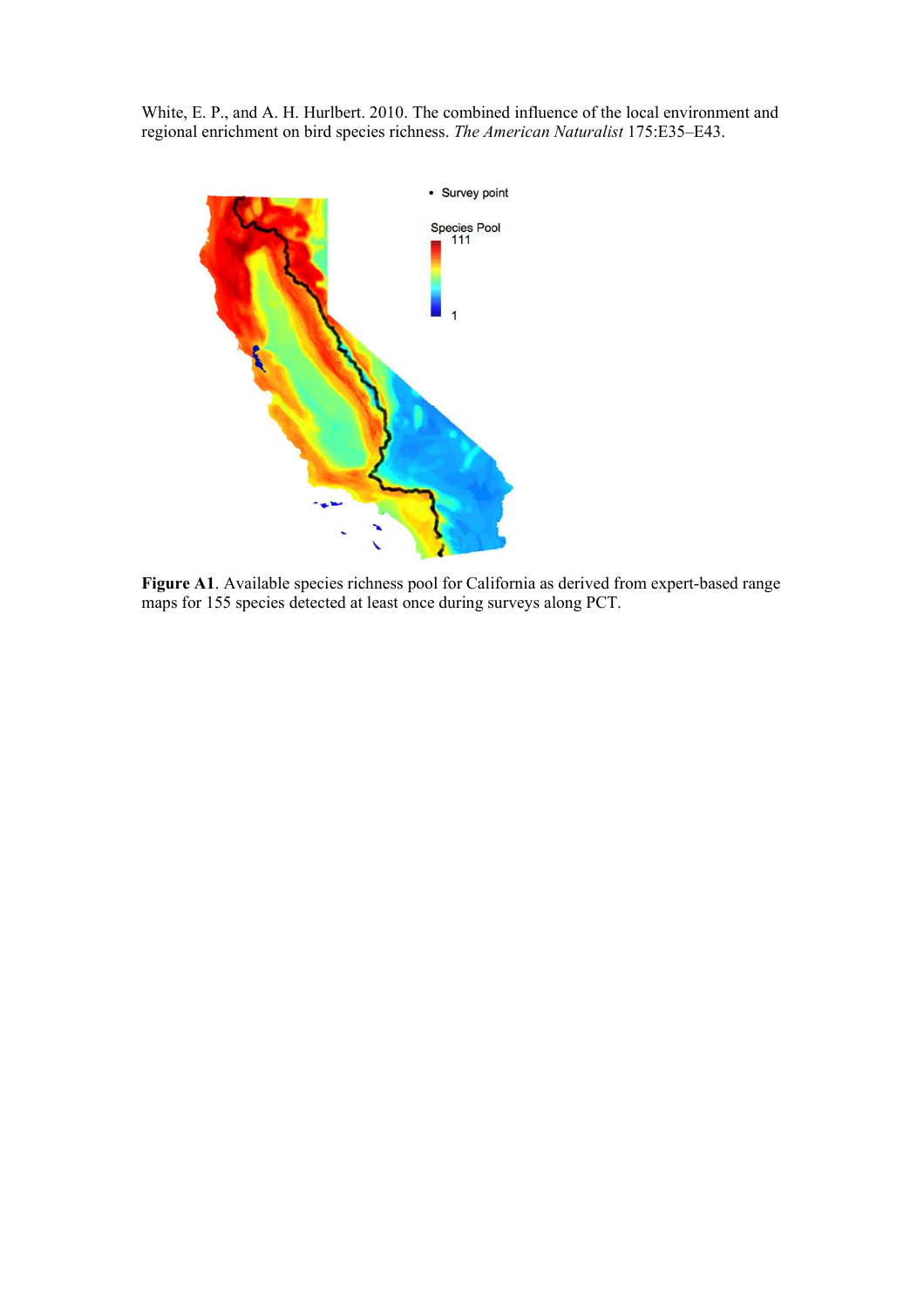**Appendix 2. Using supplemental data from 2007 to evaluate survey sample Appendix 2.** Using supplemental data from 2007 to evaluate survey sample **completeness**  completeness.

### **Background and Methods**

Point samples of bird community richness are by nature assumed to be incomplete. Thus, the observed bird richness during a 5-minute point count is expected to be a fraction of the true species richness that occurs at a site, which is a fraction of the regional species pool (Hurlbert and White 2005). There are numerous reasons why a 5-minute sample of a community is expected to be incomplete, but with bird surveys, the main factors are considered to be imperfect detection of species present at the site, combined with species moving around such that some individuals that truly occupy a site are not available for sampling during the duration of the survey. The incomplete detection of species during surveys can result in richness estimates that produce biased patterns and inference (Tingley and Beissinger 2013). Here, we use supplemental survey data collected at a subsample of sites in 2007 to evaluate the degree to which our 5-minute surveys conducted at all sites in 2006 either completely or incompletely sampled bird richness.

In 2007, one observer (MCM) returned to a 150 high-elevation sites along the PCT and conducted additional bird surveys. Revisited sites were distributed across all 5 regions of the PCT, but were concentrated in NoSN (92 sites) and SoSN (40 sites) where the PCT reaches its highest elevations. At each site, a single consecutive bird survey was conducted, totaling 120 minutes, divided into a 30, 60, and the full 120-minute increment. During the first 30 minutes, all bird species detected were recording. During the following 30- and 60-minute segments, only new species detections were recorded. During the full 120 minutes, the observer (MCM) was also collecting vegetation data, but as most bird detections are auditory, this is not expected to substantially bias species lists. Richness estimates derived from species lists during these supplemental, extended sampling visits were used to explore the extent to which species detected during 5-minute visits to sites in 2006 were complete or incomplete.

# **Results and Discussion**

Species richness samples derived from 5-minute surveys showed varying degrees of completeness (Fig. A2). At 43% of survey locations, 5-minute surveys sampled 100% of species detected during 30-minute surveys. This percentage dropped to 20% for 60-minute surveys, and 4% for 120-minute surveys. The median percentage of species detected during 5-minute surveys was 75%, 58%, and 40%, compared to 30-, 60-, and 120-minute surveys, respectively.

Despite evidence that 5-minute surveys incompletely sampled the bird community, particularly when compared to 120-minute samples, we found strong relationships between the percentage of sample completeness and both the time-of-day and time-of-year of the 5 minute samples (Fig. A2). Across 30-, 60-, and 120-minute survey durations, the proportion of species detected during 5-minutes was near perfect early in the breeding season and early in the morning (Fig. A2), times when bird detectability is expected to be high. Put together in a generalized linear model (binomial error distribution with log link), the time-of-day was linearly significant  $(p < 0.01)$  in explaining richness proportions of all three extended durations, and the time-of-year had a significant positive quadratic (i.e., bowl-shaped) relationship for the proportion of species detected compared to 30- and 60-minute surveys.